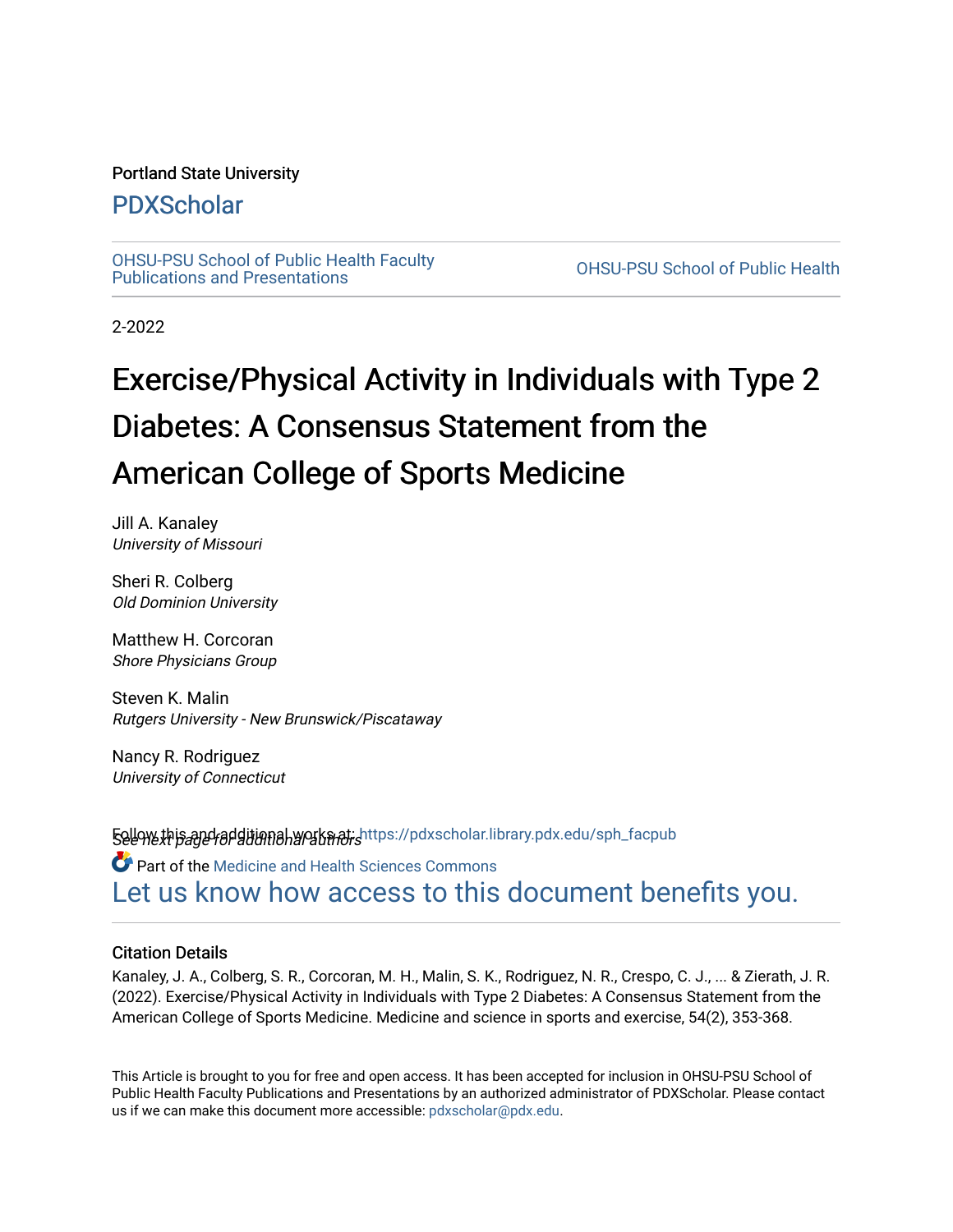### Authors

Jill A. Kanaley, Sheri R. Colberg, Matthew H. Corcoran, Steven K. Malin, Nancy R. Rodriguez, Carlos J. Crespo, John P. Kirwan, and Juleen R. Zierath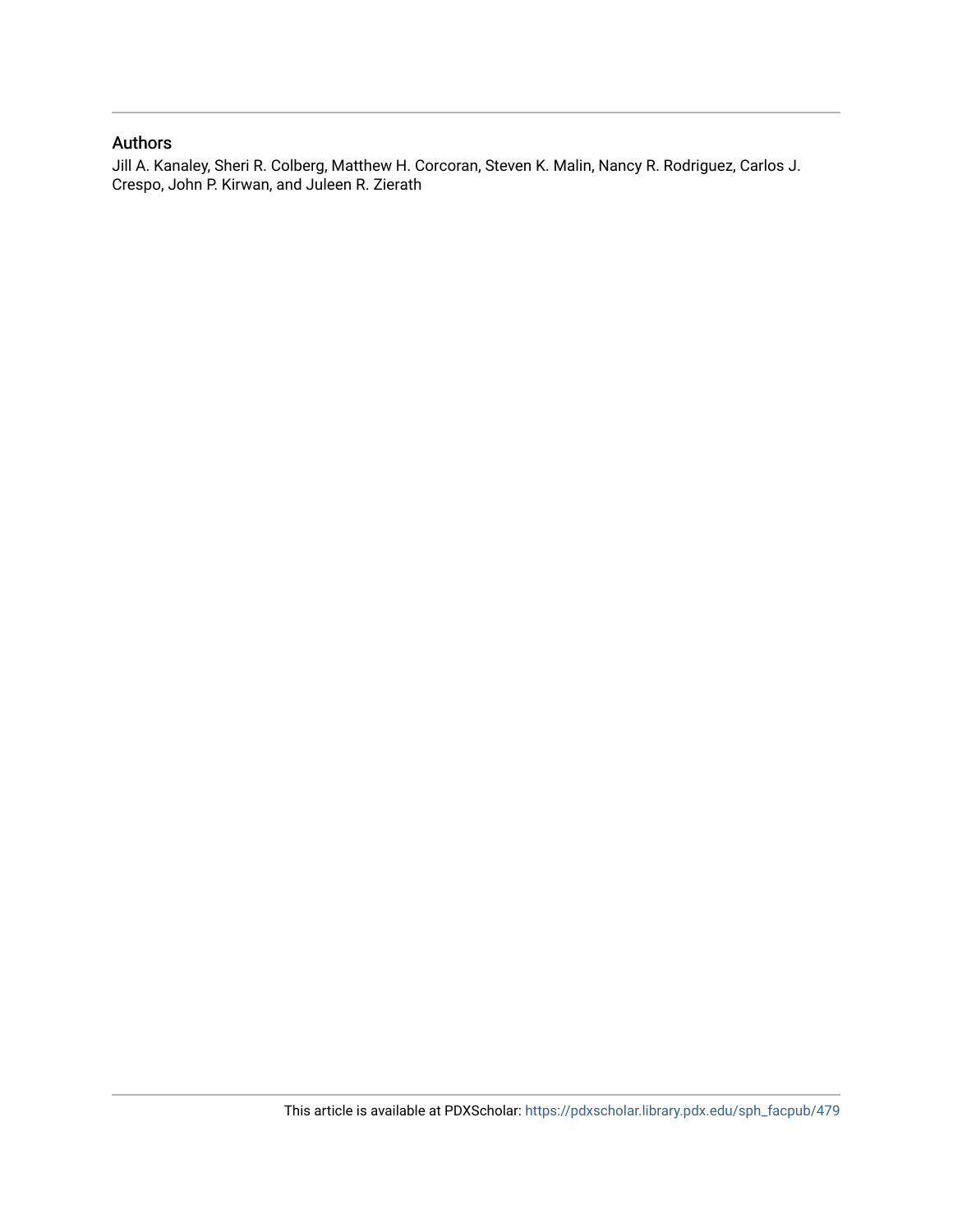# SPECIAL COMMUNICATIONS



**AMERICAN COLLEGE** of SPORTS MEDICINE. PRONOUNCEMENT

# Exercise/Physical Activity in Individuals with Type 2 Diabetes: A Consensus Statement from the American College of Sports Medicine

JILL A. KANALEY $^{\rm l}$ , SHERI R. COLBERG $^{\rm 2}$ , MATTHEW H. CORCORAN $^{\rm 3}$ , STEVEN K. MALIN $^{\rm 4}$ , NANCY R. RODRIGUEZ $^5$ , CARLOS J. CRESPO $^6$ , JOHN P. KIRWAN $^7$ , and JULEEN R. ZIERATH $^8$ 

<sup>1</sup>Department of Nutrition and Exercise Physiology, University of Missouri, Columbia, MO; <sup>2</sup>Human Movement Sciences Department, Old Dominion University, Norfolk, VA; <sup>3</sup>Shore Physicians Group, Northfield, NJ; <sup>4</sup>Department of Kinesiology and Health, Rutgers University, New Brunswick, NJ; <sup>5</sup>Department of Nutritional Sciences, University of Connecticut, Storrs, CT; <sup>6</sup>Oregon Health and Science University–Portland State University School of Public Health, Portland, OR; <sup>7</sup>Pennington Biomedical Research Center, Baton Rouge, LA; and <sup>8</sup>Department of Molecular Medicine and Surgery, Karolinska Institute, Stockholm, SWEDEN

#### ABSTRACT

KANALEY, J. A., S. R. COLBERG, M. H. CORCORAN, S. K. MALIN, N. R. RODRIGUEZ, C. J. CRESPO, J. P. KIRWAN, and J. R. ZIERATH. Exercise/Physical Activity in Individuals with Type 2 Diabetes: A Consensus Statement from the American College of Sports Medicine. Med. Sci. Sports Exerc., Vol. 54, No. 2, pp. 353-368, 2022. This consensus statement is an update of the 2010 American College of Sports Medicine position stand on exercise and type 2 diabetes. Since then, a substantial amount of research on select topics in exercise in individuals of various ages with type 2 diabetes has been published while diabetes prevalence has continued to expand worldwide. This consensus statement provides a brief summary of the current evidence and extends and updates the prior recommendations. The document has been expanded to include physical activity, a broader, more comprehensive definition of human movement than planned exercise, and reducing sedentary time. Various types of physical activity enhance health and glycemic management in people with type 2 diabetes, including flexibility and balance exercise, and the importance of each recommended type or mode are discussed. In general, the 2018 Physical Activity Guidelines for Americans apply to all individuals with type 2 diabetes, with a few exceptions and modifications. People with type 2 diabetes should engage in physical activity regularly and be encouraged to reduce sedentary time and break up sitting time with frequent activity breaks. Any activities undertaken with acute and chronic health complications related to diabetes may require accommodations to ensure safe and effective participation. Other topics addressed are exercise timing to maximize its glucose-lowering effects and barriers to and inequities in physical activity adoption and maintenance. Key Words: EXERCISE, PHYSICAL ACTIVITY, TYPE 2 DIABETES

Address for correspondence: Jill A. Kanaley, Ph.D., University of Missouri, 204 Gwynn Hall, Columbia, MO 65211; E-mail: [kanaleyj@missouri.edu](mailto:kanaleyj@missouri.edu). Submitted for publication May 2021.

Accepted for publication July 2021.

Supplemental digital content is available for this article. Direct URL citations appear in the printed text and are provided in the HTML and PDF versions of this article on the journal's Web site [\(www.acsm-msse.org\)](http://www.acsm-msse.org).

0195-9131/21/5402-0353/0 MEDICINE & SCIENCE IN SPORTS & EXERCISE® Copyright © 2021 by the American College of Sports Medicine DOI: 10.1249/MSS.0000000000002800

#### **SYNOPSIS**

This consensus statement is an update of the 2010 position stand on exercise and type 2 diabetes (T2D) published jointly by the American College of Sports Medicine (ACSM) and the American Diabetes Association (ADA) (1,2). In the ensuing decade, a considerable amount of research on select topics in exercise in individuals of varying ages with T2D has been published while diabetes prevalence has continued to expand worldwide. The objective of this consensus statement is to provide readers with a summary of the current evidence and extend and update the prior recommendations from 2010.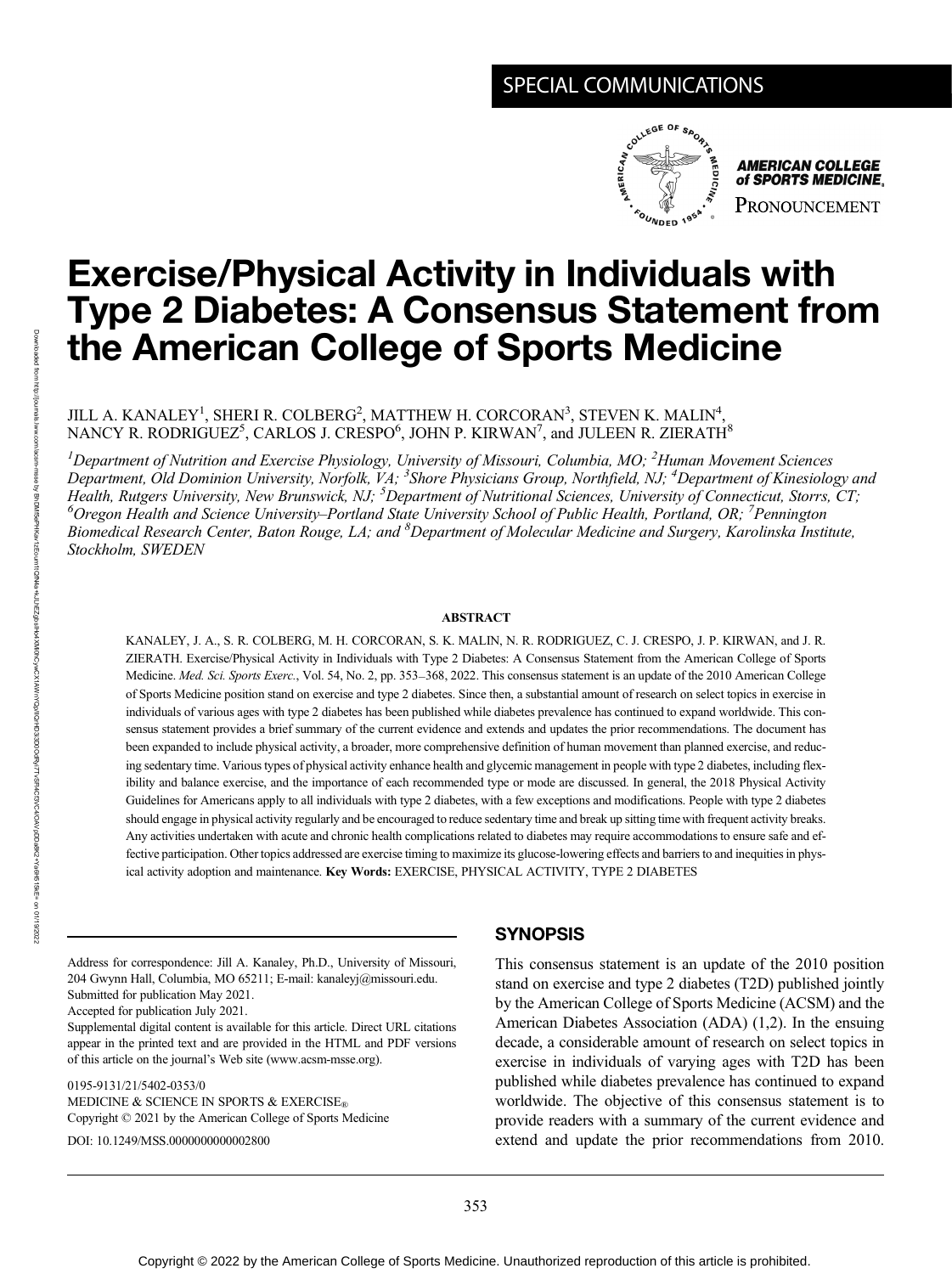| BOX. Consensus Statements and Recommendations. |
|------------------------------------------------|
|                                                |

- Regular aerobic exercise training improves glycemic management in adults with type 2 diabetes, with less daily time in hyperglycemia and 0.5%–0.7% reductions in overall glycemia (as measured by A1C). • High-intensity resistance exercise training has greater beneficial effects than low-to-
- moderate-intensity resistance training in terms of overall glucose management and attenuation of insulin levels.
- Greater energy expenditure postprandially reduces glucose levels regardless of exercise intensity or type, and durations ≥45 min provide the most consistent benefits.
- Small "doses" of PA throughout the day to break up sitting modestly attenuate postprandial glucose and insulin levels, particularly in individuals with insulin resistance and a higher body mass index.
- Weight loss (accomplished through lifestyle changes in diet and PA) of >5% seems to be necessary for beneficial effects on A1C, blood lipids, and blood pressure.
- For reductions in visceral fat in individuals with type 2 diabetes, a moderately high volume of exercise (~500 kcal) done 4–5 d·wk−<sup>1</sup> is needed.
- In youth with type 2 diabetes, intensive lifestyle interventions plus metformin have not been superior to metformin alone in managing glycemia.
- Despite the limited data, it is still recommended that youth and adolescents with type 2 diabetes meet the same PA goals set for youth in the general population.
- Pregnant women with and without diabetes should participate in at least 20–30 min of moderate-intensity exercise most days of the week.
- Individuals with type 2 diabetes using insulin or insulin secretagogues are advised to supplement with carbohydrate (or reduce insulin, if possible) as needed to prevent hypoglycemia during and after exercise.
- Participation in an exercise program before bariatric surgery may enhance surgical outcomes, and after surgery, participation confers additional benefits.

The writing group used a consensus approach to synthesize available evidence from clinical trials and case reports, narrative and systematic reviews, and meta-analyses, and the recommendations represent the consensus of the writing panel and ACSM and incorporate guidance from other professional organizations with expertise in this area, such as the ADA (1,2). Current science, new topics for discussion, and clinical experience in making recommendations for participation by people with T2D of all ages are highlighted. In addition, the title of the consensus statement and the text itself have been expanded to include physical activity (PA), a broader, more comprehensive definition of human movement of which structured or planned exercise is a subset.

#### **INTRODUCTION**

Currently diabetes affects over 463 million people worldwide (3), and its prevalence in the United States is 10.5% (4). T2D accounts for 90%–95% of all cases (5). The goal of treatment for T2D is to facilitate an individualized treatment plan, one that may include education, glycemic management, reduction of cardiovascular disease (CVD) risk, and ongoing screening for microvascular complications, in order to achieve and maintain optimal blood glucose, lipid, and blood pressure levels that prevent or delay chronic complications. Lifestyle interventions and/or medications are usually prescribed for treatment of T2D, and more recently, bariatric surgery has also become part of a possible treatment plan.

During any type of PA, glucose uptake into active skeletal muscles increases via insulin-independent pathways. Blood glucose levels are maintained by glucoregulatory hormone– derived increases in hepatic glucose production and mobilization of free fatty acids (6,7), which may be impaired by insulin resistance or diabetes (7). Improvements in systemic, and

possibly hepatic, insulin sensitivity after any PA can last from 2 to 72 h, with reductions in blood glucose closely associated with PA duration and intensity (8–10). In addition, regular PA enhances β-cell function (11), insulin sensitivity (12), vascular function (13,14), and gut microbiota (15), all of which may lead to better diabetes and health management as well as disease risk reduction.

#### IMPACT OF EXERCISE/PA ON DIABETES MANAGEMENT AND HEALTH RISKS

Multiple types of PA enhance health and glycemic management in people with T2D, although structured exercise training has been studied most frequently. Many of the proven benefits result from improved insulin sensitivity, postprandial hyperglycemia, and CVD risk.

Aerobic exercise. Short-term aerobic exercise training improves insulin sensitivity in adults with T2D, paralleling improved mitochondrial function (16). Vigorous aerobic exercise training for 7 d may improve glycemia without lowering body weight via increased insulin-stimulated glucose disposal and suppression of hepatic glucose production (12). Short-term aerobic exercise in individuals with obesity and T2D improves whole-body insulin action through gains in peripheral insulin sensitivity more so than hepatic insulin sensitivity (17). Meta-analyses and systematic reviews have confirmed that regular aerobic exercise training improves glycemia in adults with T2D, with fewer daily hyperglycemic excursions and 0.5%–0.7% reductions in hemoglobin A1C (A1C) (18–22). Regular training also improves insulin sensitivity, lipids, blood pressure, other metabolic parameters, and fitness levels, even without weight loss (23,24).

Resistance exercise. Resistance exercise training in adults with T2D typically results in 10%–15% improvements in strength, bone mineral density, blood pressure, lipid profiles, skeletal muscle mass, and insulin sensitivity (25). Combined with modest weight loss, resistance training may increase lean skeletal muscle mass and reduce A1C threefold more in older adults with T2D compared with a calorie-restricted, nonexercising group that lost skeletal muscle mass (26). A recent meta-analysis of resistance exercise suggests that high-intensity training is more beneficial than low-to-moderate-intensity training for overall glucose management and attenuation of insulin levels in adults with T2D (27).

Combined exercise. Interventions with combined aerobic and resistance exercise training may be superior to either mode alone. A greater reduction in A1C has been noted in adults with T2D undertaking a combined training program compared with either type alone (28); however, combined training group participants had a greater exercise volume. In another trial, combined training significantly improved A1C levels over nonexercising controls, although neither resistance nor aerobic training alone resulted in significant changes (29). Moreover, the combined group lost more weight and improved aerobic fitness more so than controls. A meta-analysis (21) showed that all three exercise modalities favorably impact glycemia and insulin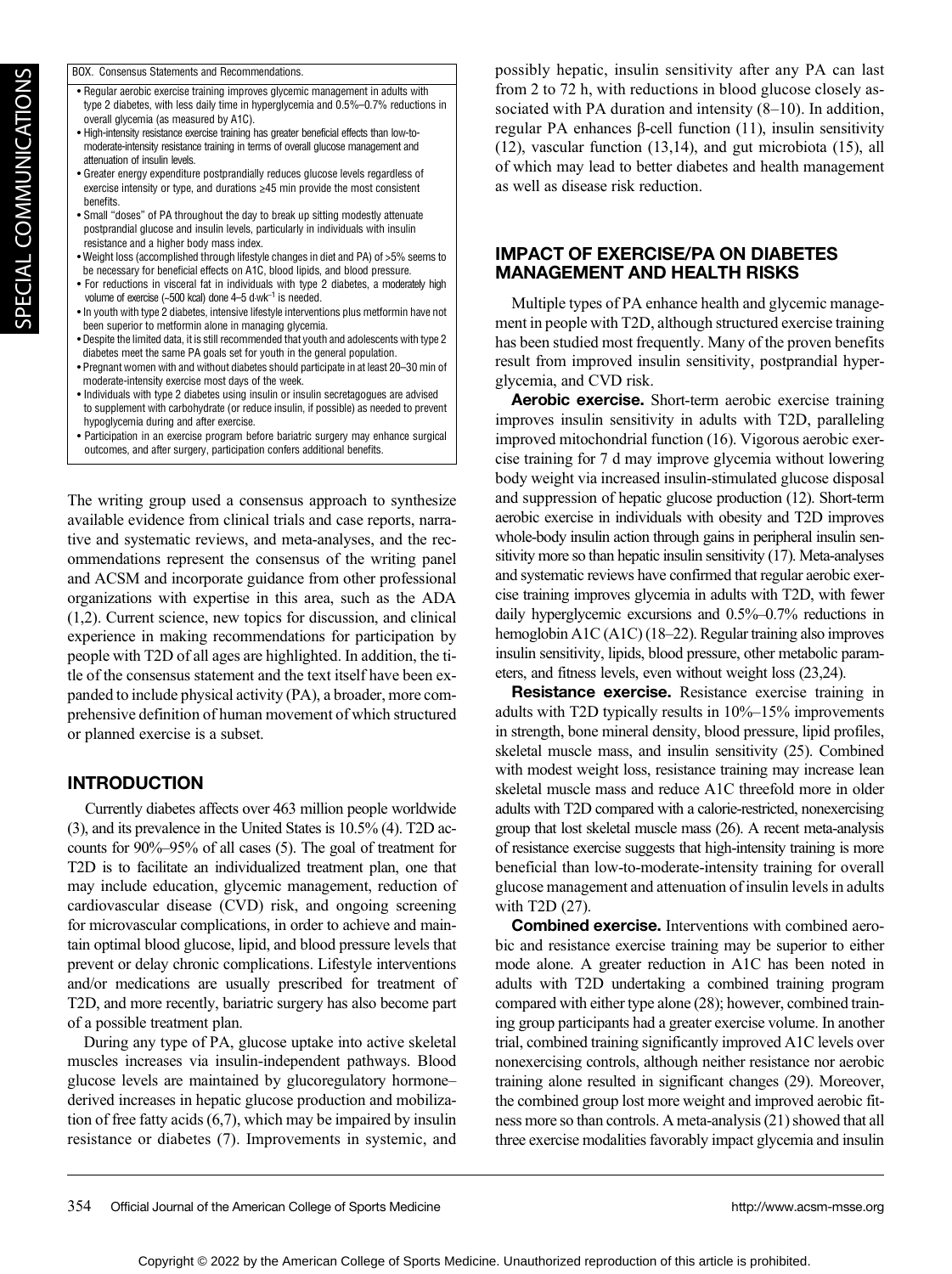sensitivity, and combined training may produce greater reductions in A1C than either training modality alone (30).

High-intensity interval exercise. Higher intensities of aerobic training are generally considered superior to low-intensity training (31). High-intensity interval exercise (HIIE) training is a regimen that involves aerobic training done between 65% and 90%  $\rm \dot{VO}_{2peak}$  or 75% and 95% heart rate peak for 10 s to 4 min with 12 s to 5 min of active or passive recovery. HIIE has gained attention as a potentially time-efficient modality that can elicit significant physiological and metabolic adaptations. One session of HIIE (10  $\times$  60 s cycling at ∼90% maximum heart rate) reduced postprandial hyperglycemia in adults with T2D (32). Two weeks of afternoon HIIE training was shown to improve continuous glucose monitor–monitored glycemia, whereas morning training may increase glucose levels on exercise days, particularly if undertaken fasted (33). HIIE training also significantly improves fitness levels and reduces A1C and body mass index (BMI) in adults with T2D. Compared with continuous walking matched for energy expenditure, HIIE training resulted in greater fitness, better body composition, and improved continuous glucose monitor–monitored glycemia (34), as well as enhanced insulin sensitivity and pancreatic β-cell function in adults with T2D (35). Individuals with T2D who seek to improve glycemia with HIIE should closely monitor their responses to training, as chronic intense training may have negative effects such as transient postexercise hyperglycemia.

The maximal activity of citrate synthase and skeletal muscle mitochondrial protein content in adults with T2D are improved after just six sessions of low-volume HIIE (36). Further changes observed with HIIE training include greater reduction in A1C and CVD risk factors with less exercise time (37), as well as enhanced diastolic function (38), increased left ventricular wall mass, greater end-diastolic blood volume due to increased stroke volume and left ventricular ejection fraction (39), and improved endothelial function (40).

Types of exercise training compared. Glycemia and insulin sensitivity in adults with overweight/obesity and with insulin resistance, prediabetes, or T2D are improved similarly with different modes of structured exercise training when energy expenditure is matched (41–44). Adverse events have been reported in 34% of studies included in a meta-analysis, with a majority attributable to musculoskeletal injuries during HIIE rather than moderate training (45). The benefits of other types of PA are less well established and have mixed glycemic outcomes. Yoga may improve A1C, blood lipids, and body composition in adults with T2D (46), whereas tai chi may improve glycemic management, balance, neuropathic symptoms, and some dimensions of quality of life (47). Further studies are required to fully establish the potential benefits of yoga and tai chi in populations with T2D.

#### EXERCISE/PA WITH AND WITHOUT WEIGHT LOSS

Dietary restriction and increased PA are the cornerstones of intensive lifestyle (ILS) interventions that are typically used to induce weight loss. Such interventions may prevent or delay

onset of T2D in at-risk populations and reduce CVD risk in individuals with T2D. In many cases, PA has been shown to be as important as, if not more so than, weight loss.

**T2D prevention.** The US Diabetes Prevention Program (DPP) multicenter trial utilized ILS with a goal of achieving modest (5%–7%) weight loss and led to the important observation that for every 1 kg of body weight lost, T2D risk was reduced by 16% (48). Even among those failing to meet the weight loss goal of 7% during the first year, individuals meeting the PA goal had a 44% reduction in diabetes incidence, independent of the small weight loss (−2.9 kg) (48). The DPP outcomes study (DPPOS) has shown a higher incidence of T2D onset in those who gained weight at 10 and 15 yr after participating in the original ILS arm (49,50). More recent follow-up data from DPPOS show that cumulative T2D incidence remained lower in the ILS group, a finding not explained by differences in body weight among groups (51); rather, PA was inversely related to incident of T2D for all participants. Importantly, prevention of T2D was enhanced in active participants with lower baseline PA, and moderate-intensity walking (about 18.2  $km·wk^{-1}$ ) improved oral glucose tolerance with only 2 kg of weight loss (52). Overall, individuals at high risk for developing T2D who have initially low PA levels benefit the most from moderate-intensity walking and other exercise with minimal weight loss.

CVD Risk Reduction. Most ILS interventions in adults with T2D have also led to a reduction in CVD risk factors. In the Look AHEAD trial (53), ILS participants with T2D lowered triglycerides and increased HDL-C levels. More weight loss led to greater improvements in A1C, systolic blood pressure, HDL-C, and triglyceride levels. Most ILS trials (focused primarily on dietary changes and increased PA) with weight reduction as a goal in adults with T2D have resulted in <5% weight loss and few beneficial metabolic outcomes (54,55). A weight loss of >5% seems to be necessary for beneficial effects on A1C, blood lipids, and blood pressure in most individuals (54,55). During the first year of the trial, ILS participants experienced greater reductions in A1C, initial improvements in fitness, and attenuation of all CVD risk factors except for LDL-C levels. Furthermore, ILS did not reduce the occurrence of a composite CVD outcome score over 9.6 yr despite the greater, sustained weight loss in participants (56), but the participants had fewer hospitalizations, medications, and health care costs over 10 yr (57). Thus, lifestyle interventions that include PA in recommended amounts and possible weight loss remain important approaches in the management of T2D and CVD risks.

Weight loss and regional fat distribution. Weight loss from PA alone is generally small, although possible with 1 or more hours of daily moderate- or high-intensity exercise (58–60). In men and women with obesity, 1 h of daily moderate-intensity aerobic exercise induced weight loss similar to dietary restrictions alone, with similar reductions in abdominal subcutaneous and visceral fat observed in both groups. Regular exercise without weight loss also reduced subcutaneous and visceral fat and prevented further weight gain (58). In postmenopausal women with T2D, modest weight loss with either dietary restriction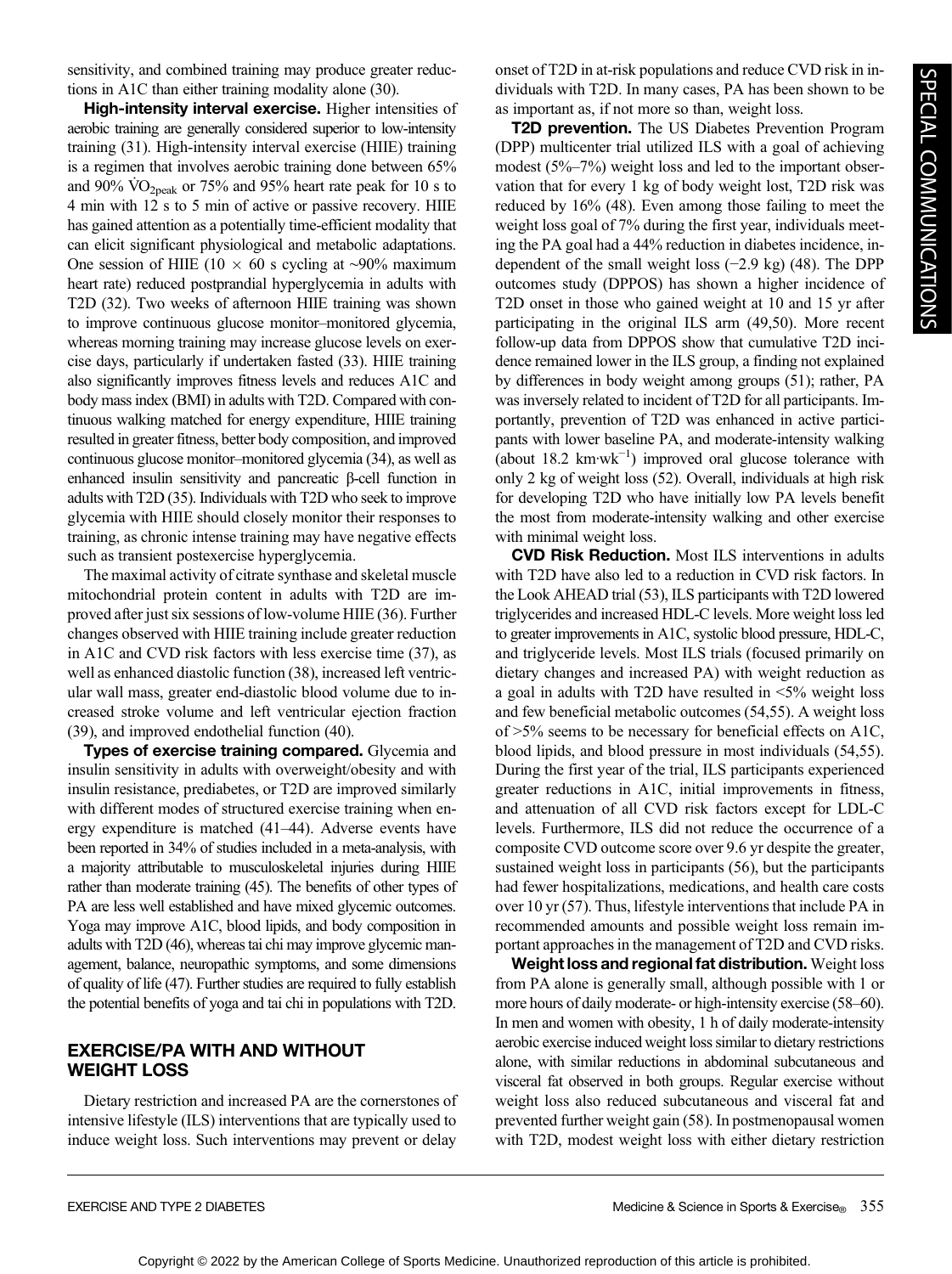alone or diet plus exercise similarly reduced total abdominal fat, subcutaneous adipose tissue, and glycemia, but the addition of exercise was necessary for visceral adipose tissue loss (61), which leads to lesser metabolic dysfunction and CVD risk. Thus, moderate- to high-intensity exercise  $(\sim 500 \text{ kcal})$  done 4–5 d·wk−<sup>1</sup> seems to reduce abdominal, but particularly visceral, fat in adults with T2D and may lower their metabolic risk.

Prevention of gestational diabetes. Women with gestational diabetes mellitus (GDM) may have a nearly 10-fold higher risk of developing T2D at some point (62). PA is a preventative tool for GDM and subsequent development of T2D (63,64). Prepregnancy exercise training has been consistently associated with a reduced risk of GDM (65–68). Moderate aerobic exercise performed 3 d·wk−<sup>1</sup> (50–55 min per session) for 8–10 wk through the third trimester reduces the prevalence of GDM (2.6% vs 6.8% with standard care) and minimizes excessive weight gain during pregnancy (69). Cycling exercise (30 min, three times a week) initiated early in pregnancy has been shown to reduce the frequency of GDM in women with overweight/obesity and lowered gestational weight gain before the mid-second trimester (70). A recent meta-analysis concluded that prenatal exercise alone, including 140 min of moderate-intensity exercise weekly, results in a 25% reduction in risk of GDM, preeclampsia, and gestational hypertension (71). Regular PA of any type during pregnancy decreases the incidence of GDM and maternal weight gain without serious adverse events (72). It is widely recommended that pregnant women participate in ~20–30 min of moderate-intensity aerobic exercise most days of the week, but the total amount of PA needed to achieve these diabetes risk reductions may be greater (73,74).

#### MENTAL HEALTH AND COGNITION BENEFITS OF PA

Regular PA potentially has psychological and cognitive function benefits for people with T2D. Both are important for the long-term health of this population.

Mental health. Participation in both short- and long-term exercise training has been shown to substantially decrease symptoms of depression and anxiety in individuals across all age groups diagnosed with clinical depression (75). Exercise increases certain brain hormones that modulate hippocampal plasticity to improve both cognition and mental health (76). In the Look AHEAD trial, participants following ILS had improved health-related quality of life and reduced symptoms of depression after 12 months (77), and the benefit extended as long as 8 yr (78). In the U-TURN study (79), participants with T2D who undertook ILS experienced improvements in the physical component of quality-of-life scores but with no change in the mental component at 1 yr. Collectively, these studies suggest that regular exercise may improve psychological well-being, including health-related quality of life and depressive symptoms, in individuals with T2D.

Memory and cognitive function. T2D is associated with cognitive dysfunction, including poor attention and concentration, visual and verbal memory, processing speed, and executive function (80). Young and older adults have experienced increases in basal glucose uptake in brain regions critical to cognitive function after 12 wk of aerobic interval exercise  $(4 \times 4 \text{ min} > 90\% \text{ VO}_{2\text{peak}} \text{ for } 3 \text{ d·wk}^{-1})$  combined with moderate-intensity treadmill walking (70%  $\rm \dot{VO}_{2peak}$  for 2 d·wk<sup>-1</sup>) (81). Similarly, 2 wk of sprint interval training lowered insulin-stimulated glucose uptake in the temporal cortex, cingulate gyrus, cerebellum, and global regions when compared with other moderate-intensity continuous exercise training in sedentary, middle-age adults with insulin resistance (82). When PA is combined with a low-fat diet, brain insulin sensitivity is increased in adults with obesity (83). Surprisingly, there is a paucity of research on the effects of exercise on memory and cognitive function in people with T2D (84–87). Although the Look AHEAD trial reported no cognitive benefit after 8–9 yr of lifestyle treatment in people with T2D (88), a recent meta-analysis suggested a favorable, albeit small to moderate, effect of exercise on executive function and memory (89), similar to reported associations between exercise and cognitive function in adults with T2D (90,91). There is a paucity of data on the physiological mechanisms related to memory, cognitive function, and cerebral blood flow.

#### PA RECOMMENDATIONS FOR INDIVIDUALS WITH T2D

The 2018 update of the Physical Activity Guidelines for Americans (Table 1) included recommendations for youth, adults, and older adults (92,93). In general, these recommendations apply to individuals with T2D as well, with a few exceptions and modifications (Table 2). In most instances, the recommendations for adults of all ages are the same unless comorbid health conditions or older age impacts their ability to be active and modifications are needed (92).

# ADULTS AND OLDER ADULTS

Aerobic exercise. All adults with T2D should follow the same recommendations, with no more than 2 consecutive days between bouts due to the transient nature of exercise-induced improvements in insulin action (94,95). Adults with comorbid health conditions and compromised older adults with T2D should aim to get as much aerobic activity as their physical and mental health allows.

Resistance exercise. Resistance exercise training in older adults with T2D results in 10%–15% improvement in strength, bone mineral density, lean mass, blood pressure, blood lipids, and insulin sensitivity (25,96), along with threefold greater reductions in A1C (26). Notably, interventions that combine aerobic and resistance training may be superior to either one alone (21,29,30). Adults unable to meet current recommendations should focus on improving on functional fitness and balance.

Flexibility exercise. Exercises that enhance joint flexibility are highly beneficial for health and well-being in older adults with T2D. Limitations to joint mobility, resulting in part from glycation occurring with normal aging, may be accelerated by hyperglycemia (97). Although stretching exercises increase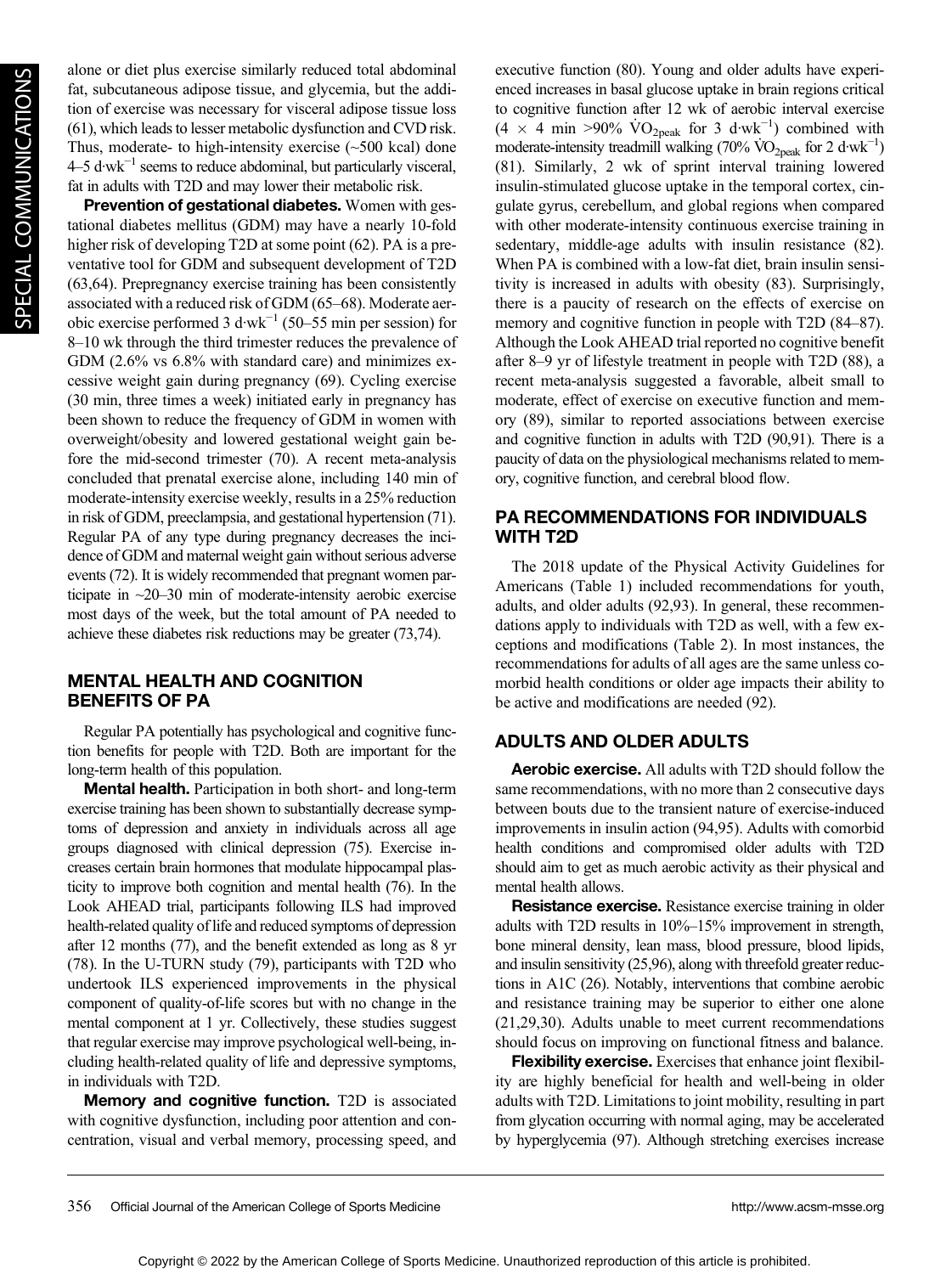#### TABLE 1. PA guidelines for all Americans (2018) (91,92).

| Adults       | Move more and sit less throughout the day. Some PA is better than none.<br>For substantial health benefits, do at least 150 min (2 h, 30 min) to 300 min (5 h) a week of moderate-intensity, or 75 min (1 h, 15 min) to 150 min (2 h, 30 min)<br>a week of vigorous-intensity aerobic PA, or an equivalent combination of moderate- and vigorous-intensity aerobic activity, preferably spread throughout<br>the week. |
|--------------|------------------------------------------------------------------------------------------------------------------------------------------------------------------------------------------------------------------------------------------------------------------------------------------------------------------------------------------------------------------------------------------------------------------------|
|              | Additional health benefits are gained by engaging beyond the equivalent of 300 min (5 h) of moderate-intensity PA weekly.                                                                                                                                                                                                                                                                                              |
|              | Perform muscle-strengthening activities of moderate or greater intensity and that involve all major muscle groups on 2 or more days per week.                                                                                                                                                                                                                                                                          |
| Older adults | The quidelines for healthy older adults are the same as those for all adults.                                                                                                                                                                                                                                                                                                                                          |
|              | In addition, as part of weekly PA, do multicomponent PA that includes balance training as well as aerobic and muscle-strengthening activities.                                                                                                                                                                                                                                                                         |
|              | Determine level of effort for PA relative to the level of fitness.                                                                                                                                                                                                                                                                                                                                                     |
|              | With chronic conditions, understand whether and how the conditions affect the ability to do regular PA safely.                                                                                                                                                                                                                                                                                                         |
|              | If an individual cannot do 150 min of moderate-intensity aerobic activity a week because of chronic conditions, engage in as much PA as abilities and<br>conditions allow.                                                                                                                                                                                                                                             |
|              | Children and adolescents Preschool-age children (ages 3 through 5 yr) should be physically active throughout the day to enhance growth and development.                                                                                                                                                                                                                                                                |
|              | Adult caregivers of preschool-age children should encourage active play that includes a variety of activity types.                                                                                                                                                                                                                                                                                                     |
|              | Provide young people opportunities and encouragement to participate in PA appropriate for their age that are enjoyable and that offer variety.                                                                                                                                                                                                                                                                         |
|              | Children and adolescents ages 6 through 17 yr should engage in 60 min (1 h) or more of moderate-to-vigorous PA daily:                                                                                                                                                                                                                                                                                                  |
|              | • Aerobic: Most of the 60 min or more per day should be either moderate- or vigorous-intensity aerobic PA and should include vigorous-intensity PA on<br>at least $3$ d wk <sup>-1</sup> .                                                                                                                                                                                                                             |
|              | • Muscle-strengthening: As part of 60 min or more of daily PA, include muscle-strengthening activities on at least 3 d wk <sup>-1</sup> .                                                                                                                                                                                                                                                                              |
|              | • Bone strengthening: As part of 60 min or more of daily PA, include weight-bearing exercise to strengthen bones at least 3 d wk <sup>-1</sup> .                                                                                                                                                                                                                                                                       |

range of motion and flexibility (98), they generally do not impact glycemia unless undertaken as part of another PA such as yoga (99). Flexibility exercises, alone or in combination with resistance training, has been shown to improve joint range-ofmotion in individuals with T2D and facilitates participation in activities that require flexibility (98). Moreover, flexibility training is generally low intensity and easier to perform, thereby providing one possible entry into a more physically active lifestyle for less fit and older adults (1).

**Balance exercise.** Many lower body and core resistance exercises double as balance training (100). Power training undertaken by adults with T2D can improve overall body balance (101). Balance exercises may reduce the risk of falls by improving balance and gait, even in adults with peripheral neuropathy (102,103). At-home balance exercises may reduce risk of falls even without significant changes in leg strength in older adults with T2D at increased risk for falls (103).

Other types of exercise and PA. Along with traditional static and dynamic stretching, yoga, tai chi, and other types of PA may also provide health and glycemic benefits. Inclusive of basic stretching and strengthening activities, yoga may improve overall glycemia, lipid levels, and body composition in adults with T2D (46,99,104,105). Tai chi training incorporates some balance, stretching, and resistance elements and may improve glycemia, reduce BMI and neuropathic symptoms, and increase balance and quality of life in adults with T2D and neuropathy (106,107). Various forms of qigong may improve A1C levels and other health and fitness parameters including balance (106,108,109). Pilates may improve blood glucose management, along with functional capacity, in older adults with T2D (110). Thus, many alternate types of exercise and PA may be appropriate and beneficial for adults with T2D, especially individuals with lower initial fitness and poorer balance.

Sedentary time and activity breaks. Physical inactivity (i.e., sitting or lying while awake) increases the risk of T2D across all racial and ethnic groups (111). In sedentary adults with 9 h of sedentary behavior per day, 1 h extra of sedentary time daily over an 8-d period is associated with a 22% increase in the odds of developing T2D (112). Furthermore, greater sedentary time is related to hyperglycemia independent of aerobic fitness (113), although high levels of fitness can attenuate CVD risk factor clustering (114).

TABLE 2. Recommended types of exercise training for all adults with T2D.

| Type of<br>Training | Type                                                                                                                                                   | Intensity                                                                                                                           | Frequency                                                                                               | <b>Duration</b>                                                                                                                             | Progression                                                                                                                                                                       |
|---------------------|--------------------------------------------------------------------------------------------------------------------------------------------------------|-------------------------------------------------------------------------------------------------------------------------------------|---------------------------------------------------------------------------------------------------------|---------------------------------------------------------------------------------------------------------------------------------------------|-----------------------------------------------------------------------------------------------------------------------------------------------------------------------------------|
| Aerobic             | Walking, jogging, cycling,<br>swimming, aquatic activities,<br>rowing, dancing, interval<br>training                                                   | 40%-59% of VO <sub>2</sub> R or HRR<br>(moderate), RPE $11-12$ ; or<br>60%-89% of VO <sub>2</sub> R or HRR<br>(vigorous), RPE 14-17 | $3-7$ d $\cdot$ wk <sup>-1</sup> , with no more than<br>2 consecutive days between<br>bouts of activity | Minimum of 150-300 min $·wk^{-1}$<br>of moderate activity or<br>75-150 min of vigorous<br>activity, or an equivalent<br>combination thereof | Rate of progression depends on<br>baseline fitness, age, weight,<br>health status, and individual<br>goals; gradual progression of<br>both intensity and volume is<br>recommended |
|                     | Resistance Free weights, machines, elastic<br>bands, or body weight as<br>resistance: undertake 8-10<br>exercises involving the major<br>muscle groups | Moderate at 50%–69% of 1RM.<br>or vigorous at 70%-85%<br>of 1RM                                                                     | $2-3$ d $\cdot$ wk <sup>-1</sup> . but never on<br>consecutive days                                     | 10-15 repetitions per set,<br>1-3 sets per type of<br>specific exercise                                                                     | As tolerated: increase resistance<br>first, followed by a greater<br>number of sets, and then<br>increased training frequency                                                     |
| Flexibility         | Static, dynamic, or PNF<br>stretching; balance exercises;<br>yoga and tai chi increase range<br>of motion                                              | Stretch to the point of tightness or $\geq 2-3$ d wk <sup>-1</sup> or more; usually<br>slight discomfort                            | done with when muscles and<br>joints are warmed up                                                      | 10-30 s per stretch (static or<br>dynamic)group; 2-4<br>repetitions of each                                                                 | As tolerated; may increase range of<br>stretch as long as not painful                                                                                                             |
| Balance             | Balance exercises: lower body and No set intensity<br>core resistance exercises.<br>yoga, and tai chi also improve<br>balance                          |                                                                                                                                     | $>2-3$ d $\cdot$ wk <sup>-1</sup> or more                                                               | No set duration                                                                                                                             | As tolerated; balance training<br>should be done carefully to<br>minimize the risk of falls                                                                                       |

1RM, 1-repetition maximum; HRR, heart rate reserve; PNF, proprioceptive neuromotor facilitation; RPE, rating of perceived exertion; VO<sub>2</sub>R, VO<sub>2</sub> reserve.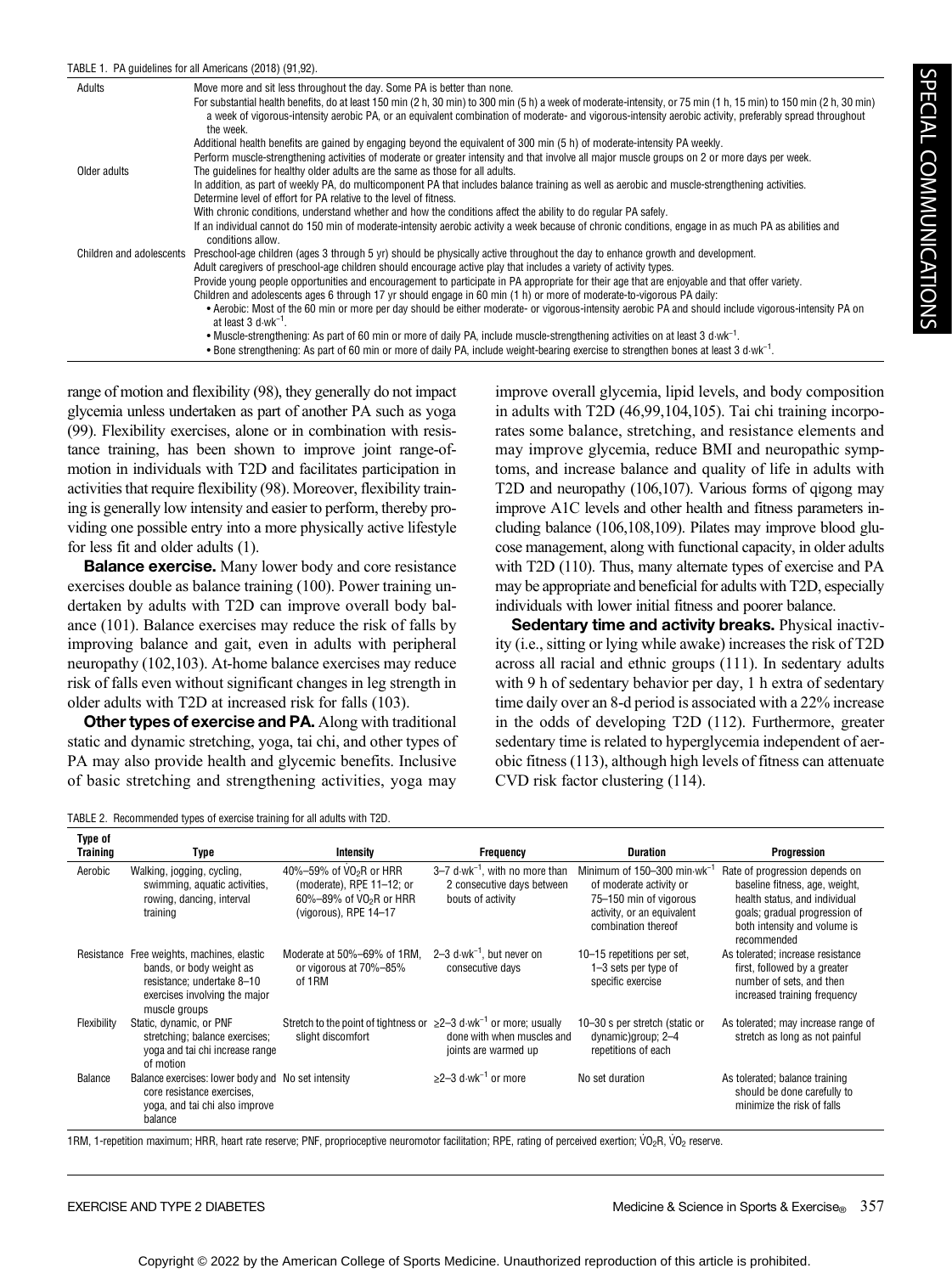In adults with T2D, the interruption of prolonged sitting with activity breaks, such as light-intensity walking or simple resistance activities for 3 min every 30 min over 8 h, decreases postprandial glucose, insulin, C-peptide, and triglyceride levels (115). Replacing sitting time with standing  $(2.5 \text{ h} \cdot \text{d}^{-1})$  and lightintensity walking (totaling 2.2 h·d−<sup>1</sup> ) every 30 min may improve 24-h glucose levels and insulin sensitivity more than structured exercise (116). Bouts of stair climbing also have been effective at reducing postprandial glycemia (117,118), but not necessarily A1C (119). Short 5-min breaks every h over 12 h more effectively lowered glucose and insulin levels than 1 h of moderate-intensity continuous exercise at the beginning of the day in people with impaired glucose tolerance (120), and short bouts of exercise (HIIE consisting of  $6 \times 1$  min walking at 90% maximum heart rate) 30 min before meals reduces glucose levels more than a single 30-min bout of moderate walking (121). Small "doses" of PA to break up sitting moderately attenuate postprandial glucose and insulin levels, somewhat more than moderate continuous exercise, with greater effects in people with insulin resistance and a higher BMI (122). However, breaks from sitting have not been shown to lower hyperglycemia in free-living environments (123). Whether long-term use of breaks in sedentary time has clinically relevant glycemic benefits remains unclear.

## ADOLESCENTS AND YOUTH

PA goals recommended for youth and adolescents with T2D are the same as for youth in the general population (92,93). Childhood obesity and T2D occur in complex psychosocial and cultural environments, making successful implementation of lifestyle interventions difficult (124). Youth with T2D manifest both insulin resistance and nonautoimmune β-cell failure similar to adults; however, youth onset is associated with a more rapid decline in β-cell function and acceleration of diabetes complications. The Bright Bodies Weight Management Program for Children, a year-long two times a week exercise and nutrition/behavior modification program in youth with obesity without diabetes, reduced insulin resistance and T2D risk (125). In a multicenter study in youth with T2D (the TODAY Study), metformin therapy managed glycemia in half of participants, and the addition of rosiglitazone, but not lifestyle changes including PA, was superior to metformin alone (126,127). A 12-wk gym-based, supervised program in adolescents with T2D improved endothelial function and health, independent of changes in insulin sensitivity (14). Thus, home-based and gym-based exercise and weight management programs should be encouraged for youth with T2D to enhance insulin sensitivity and cardiometabolic function and manage overweight and obesity.

#### PREEXERCISE EVALUATION AND TESTING

For most individuals planning to participate in a low- to moderate-intensity PA like brisk walking, no preexercise medical evaluation is needed unless symptoms of CVD or microvascular complications are present (1,96). In adults who are currently sedentary, medical clearance is recommended before TABLE 3. Indications for preparticipation exercise stress testing.

| ABLE 3. Indications for preparticipation exercise stress testing.                                                         |
|---------------------------------------------------------------------------------------------------------------------------|
| In general, maximal graded exercise stress testing may be indicated for adults matching<br>one or more of these criteria: |
| • Age >40 yr, with or without CVD risk factors other than diabetes                                                        |
| $\bullet$ Age $>30$ yr and                                                                                                |
| $\circ$ Type 1 or T2D > 10 yr duration                                                                                    |
| ○ Hypertension                                                                                                            |
| $\circ$ Cigarette smoking                                                                                                 |
| ○ Dyslipidemia                                                                                                            |
| $\circ$ Proliferative or preproliferative retinopathy                                                                     |
| $\circ$ Nephropathy including microalbuminuria                                                                            |
| • Any of the following, regardless of age                                                                                 |
| ○ Known of suspected cardiovascular, coronary artery, or peripheral artery                                                |
| disease                                                                                                                   |
| $\circ$ Autonomic neuropathy                                                                                              |

○ Advanced nephropathy with renal failure

participation in moderate- to high-intensity PA. Although suggested by practice guidelines (Table 3), preexercise stress testing in asymptomatic adults with T2D remains controversial. One study reported that all participants with T2D had lower rates of major CVD outcomes (<1%), with no differences between those who underwent stress testing (sedentary with one or more cardiac risk factors) and those who did not over 3.4 yr, and preexercise stress testing did not reduce CVD events (128). In the Look AHEAD trial, only older age was associated with an increased prevalence of all abnormalities during maximal exercise stress testing (129), and in the DIAD trial, more intensive testing did not alter event rates (130). Moreover, no evidence is available to determine whether preexercise evaluation involving stress testing is necessary or beneficial before participation in anaerobic or resistance training. Coronary ischemia is less likely to occur during resistance compared with aerobic exercise eliciting the same heart rate, and some doubt exists that resistance exercise induces ischemia (131–133).

#### MANAGEMENT OF ACUTE AND CHRONIC HEALTH COMPLICATIONS WITH PA

Numerous acute and chronic health issues may arise around PA initiated by individuals with T2D. Of primary concern are exercise-related hypoglycemia and hyperglycemia. In addition, exercising with chronic health complications related to diabetes may require accommodations to ensure safe and effective PA participation.

Hypoglycemia. Individuals managing glycemia with lifestyle improvement alone have minimal risk for hypoglycemia (134). Use of select medications for T2D may increase the risk of exercise-related hypoglycemia, including insulin and insulin secretagogues (i.e., sulfonylureas and meglitinides) (7,135– 137). For example, preexercise insulin administration increases the risk of hypoglycemia during exercise, and both insulin dosing and timing must be considered. Carbohydrates may be needed if preexercise blood glucose levels are likely to lead to hypoglycemia during or after activities, and medication doses are not lowered to compensate. No medication dose adjustments or carbohydrate intake is necessary for other oral diabetes medications or noninsulin injectables, such as glucagon-like peptide-1 (GLP-1) agonists (96). Later-onset hypoglycemia is a greater concern when carbohydrate stores (i.e., skeletal muscle and liver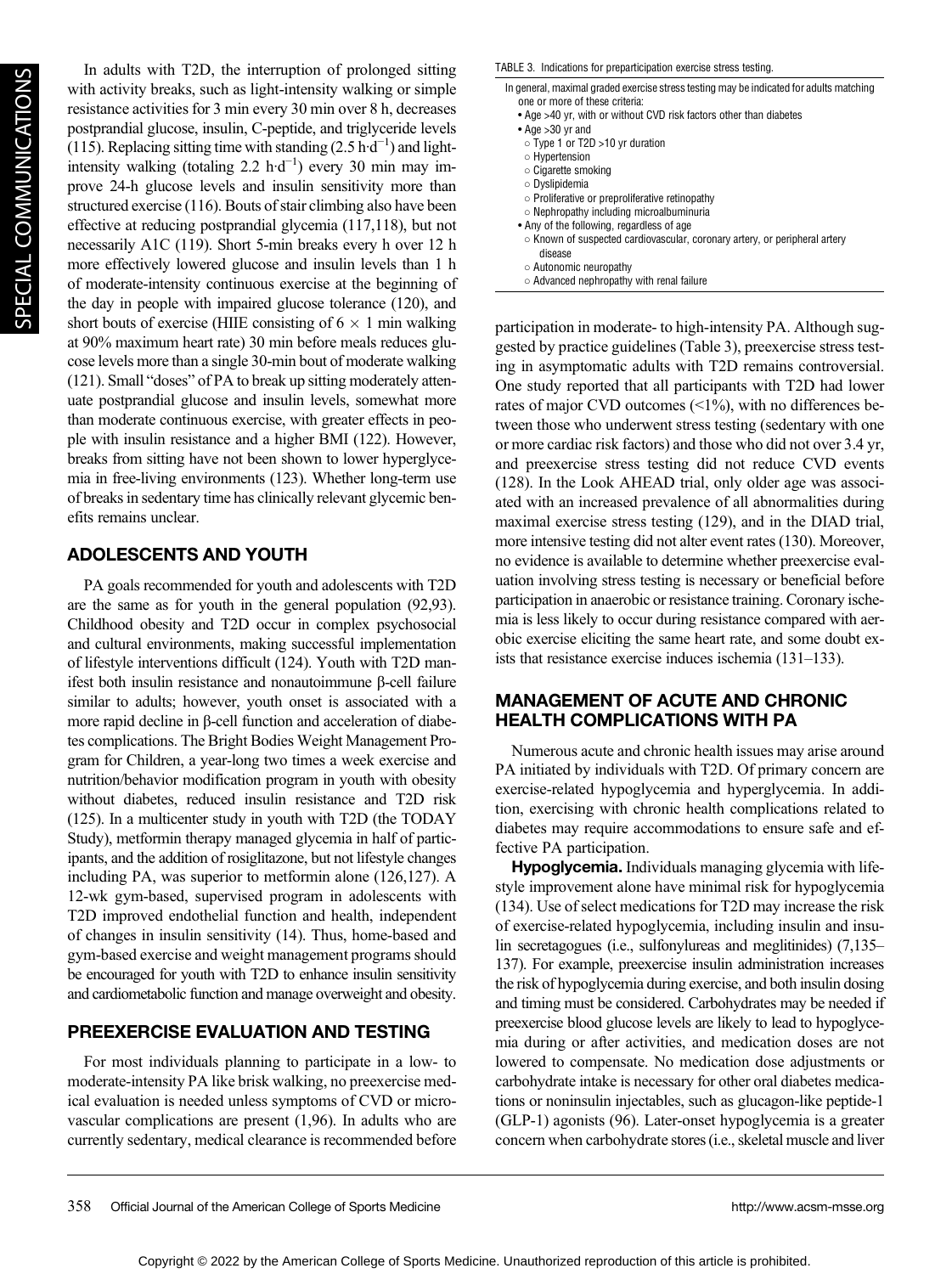glycogen) are depleted, but usually is not an issue for most recreational exercisers who are noninsulin users. Although highintensity exercise may be problematic for those taking insulin, finishing an exercise session with a short, high-intensity bout has been shown to be beneficial in preventing hypoglycemia in those not on insulin. Longer-duration, high-intensity PA increases the risk for postexercise hypoglycemia with use of insulin or its secretagogues (138).

Hyperglycemia. Clinical consensus recommendations state that if blood glucose is >300 mg·dL<sup>-1</sup> (16.7 mmol·L<sup>-1</sup>), caution should be advised when exercising without or with minimal levels of blood or urinary ketones, but ketones are seldom measured or excessively elevated in individuals with T2D. Regardless, if blood glucose is elevated, individuals are advised to only begin light activity if they are asymptomatic and properly hydrated (96,139). Activities that are short and intense (such as HIIE) may cause a transient increase in blood glucose that remains elevated afterward for a period of time (140,141). Extra insulin (in users) and/or a lower intensity cool-down after intense activities may be used to reduce postexercise glucose elevations, although no treatment is needed in most cases (140). Importantly, diabetic ketoacidosis, which normally is the result of hyperglycemia and elevated ketones, may occur with euglycemia or only moderate hyperglycemia in adults with T2D taking oral sodium-glucose-co-transporter-2 inhibitors to manage blood glucose (142). Given these potential confounders, PA should only be undertaken when individuals with elevated blood glucose, even without overt ketosis, are feeling well.

**Heat stress.** Aging alone negatively affects heat loss in both dry and humid environments (143), but T2D also seems to increase the risk of heat stress during PA, but not during passive rest (144). Impairments in whole-body heat loss are related to abnormal cutaneous vasodilation and decreased sweating (145), which can lead to increases in body temperature and heart rate. Consequently, many adults with T2D have a reduced ability to do PA, especially in warm environments, due to an impaired ability to thermoregulate, and with dehydration, their risk of chronic hyperglycemia increases (146). Moreover, certain diabetes-related comorbidities and medications may increase the risk of heat-related illness (147). Heat acclimation has been shown to be possible in adults with T2D engaging in aerobic or resistance training, though, with some improvements in exercise-generated heat dissipation and other factors after adaptation (148,149). Nevertheless, individuals with T2D should be cautious when exercising in hot environments, although they may acclimatize to hotter conditions with regular PA.

**Chronic health complications.** Recurrent hyperglycemia increases the risk for chronic complications of diabetes, including macrovascular complications (CVD, peripheral vascular disease, and lower limb amputations) and microvascular complications (e.g., retinopathy, nephropathy, and peripheral and autonomic neuropathy (150–152). Prolonged daily sedentary time also increases the risk of T2D, CVD, and premature mortality, even when adjusted for PA levels (153,154). Most individuals can engage in various types of PA safely and effectively

#### TABLE 4. General exercise training considerations and precautions.

- Medical clearance (and exercise testing) before starting activities more vigorous than brisk walking is recommended for adults with signs or symptoms of CVD, longer diabetes duration, older age, or other diabetes-related complications (95). Individuals should not begin exercise with a blood glucose >250 mg·dL−<sup>1</sup>
- (13.9 mmol·L−<sup>1</sup> ) if moderate or high levels of blood or urinary ketones are present. Use caution during PA with a blood glucose >300 mg·dL−<sup>1</sup> (16.7 mmol·L−<sup>1</sup> ) without excessive ketones, stay hydrated, and only begin if feeling well (95,139).
- Individuals are advised to hydrate properly by drinking adequate fluids before, during, and after exercise, as well as avoid exercising during the peak heat of the day or in direct sunlight to prevent overheating.
- Particularly for anyone using insulin or taking sulfonylureas (and possibly meglitinides within 2–3 h of PA), it is important to carry rapid-acting carbohydrate sources during PA to treat hypoglycemia and have glucagon available to treat severe hypoglycemia (if prone to developing it).

despite having health complications. With regular training, they can anticipate significant and meaningful improvements when following general exercise training precautions (Table 4). Certain activities may be contraindicated because of existing health conditions, and special testing or preexercise preparation may be required (Table 5). In individuals with macrovascular diseases or cardiac autonomic neuropathy, preexercise screening should follow the guidelines set by the ACSM (155) and ADA (96).

#### EXERCISE TIMING AND DIETARY CONSIDERATIONS

Some studies have addressed optimal timing of exercise around meals and in general to maximize blood glucose management and other health benefits in T2D. In addition, although dietary eating patterns may be used to enhance blood glucose management, their impact on exercise remains equivocal.

Exercise timing. Most acute exercise studies have examined effects on glycemia around breakfast, demonstrating better management with light- or moderate-intensity aerobic exercise undertaken postprandially in individuals with T2D (156– 158), but this glycemic benefit does not necessarily carry over to lunch (156,157). Only one study found better glycemic management with exercise before breakfast (159). A comparison of 2 wk of morning or afternoon HIIE (three times a week) training in men with T2D showed that afternoon sessions reduced blood glucose more than morning sessions, which actually increased glycemia (33). A 12-wk multimodal exercise training program found that either morning or afternoon sessions in men and women with T2D improved A1C, fasting glucose, and homeostatic model assessment-2 insulin resistance but not fructosamine, and postprandial glucose and insulin levels were similarly lowered after a mixed meal (160). When exercise was undertaken around dinner, better blood glucose responses occurred with self-selected pace walking after a meal (161), and blood glucose and triglyceride levels were attenuated by postmeal resistance exercise (162). Overall, most studies have shown that postprandial exercise provides better glucose control by attenuating acute glycemic spikes, and greater energy expenditure postprandially reduces glycemia regardless of exercise intensity or type, with a longer duration ( $\geq$ 45 min) providing the most consistent benefits (61).

Dietary intake and eating patterns. Prevention or delay of T2D can be achieved with regular PA and maintenance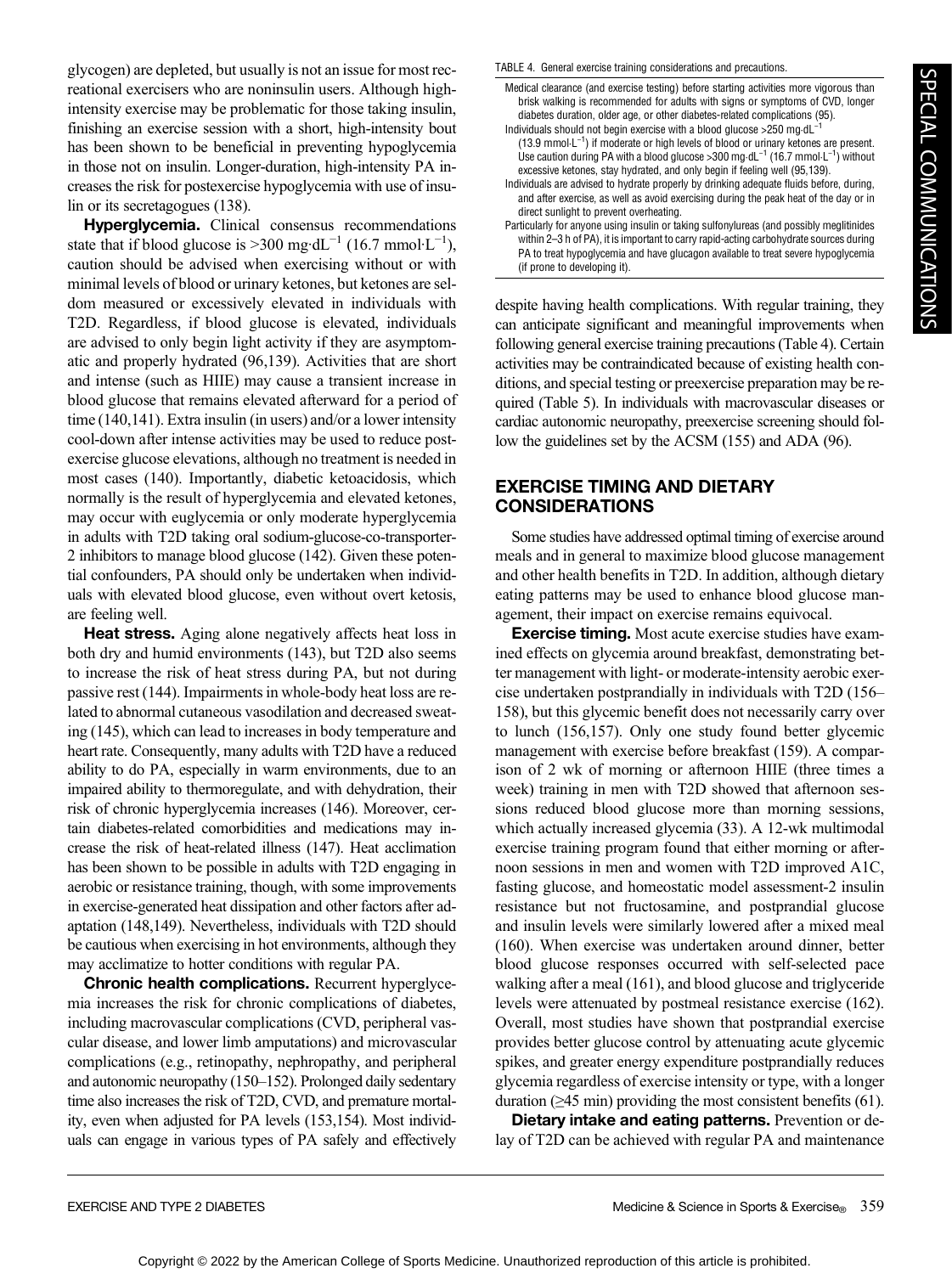| <b>Health Complication</b> | Precaution                                                                                                                                                                                |
|----------------------------|-------------------------------------------------------------------------------------------------------------------------------------------------------------------------------------------|
| Autonomic neuropathy       | . Be aware of an increased likelihood of hypoglycemia, abnormal blood pressure responses, and impaired thermoregulation, as well as elevated resting and blunted<br>maximal heart rate.   |
|                            | • Use of ratings of perceived exertion (RPE) is suggested to monitor exercise intensity.                                                                                                  |
|                            | • Take steps to prevent dehydration and hyperthermia or hypothermia.                                                                                                                      |
| Peripheral neuropathy      | • Limit exercise participation that may cause foot trauma, such as prolonged hiking, jogging, or walking on uneven surfaces.                                                              |
|                            | • Non-weight-bearing exercises (e.g., cycling, chair exercises, swimming) may be more appropriate, but avoid aquatic exercise with unhealed plantar surface<br>ulcers.                    |
|                            | • Check feet daily for signs of trauma and redness.                                                                                                                                       |
|                            | . Choose shoes and socks carefully for proper fit and wear socks that keep feet dry.                                                                                                      |
|                            | • Avoid activities requiring excessive balance ability.                                                                                                                                   |
| Diabetic retinopathy       | . With unstable proliferative and severe retinopathy, avoid vigorous, high-intensity activities that involve breath holding (e.g., weight lifting and isometrics) or<br>overhead lifting. |
|                            | • Avoid activities that lower the head (e.g., yoga, gymnastics) or that jar the head.                                                                                                     |
|                            | • In the absence of a stress test measured maximal heart rate, use RPE to monitor exercise intensity (10 to 12 on a 6–20 scale).                                                          |
|                            | • Exercise is contraindicated for anyone with unstable or untreated proliferative retinopathy, recent panretinal photocoagulation, or other recent surgical eye<br>treatment.             |
|                            | • Consult an ophthalmologist for specific restrictions and limitations.                                                                                                                   |
| Diabetic kidney disease    | • Avoid exercise that causes excessive increases in blood pressure (e.g., weight lifting, high-intensity aerobic exercise) and refrain from breath holding during<br>activities.          |
|                            | . High blood pressure is common, and lower-intensity exercise may be necessary to manage blood pressure responses and fatigue.                                                            |
|                            | • Light to moderate exercise is possible during dialysis treatments if electrolytes are managed.                                                                                          |
| Hypertension               | • Avoid heavy weight lifting or breath holding.                                                                                                                                           |
|                            | • Perform dynamic exercises using large muscle groups, such as walking and cycling at a low to moderate intensity.                                                                        |
|                            | . Follow blood pressure quidelines for activity levels.                                                                                                                                   |
|                            | • In the absence of a measured maximal heart rate, use of RPE is recommended (10 to 12 on a 6-20 scale).                                                                                  |
|                            |                                                                                                                                                                                           |

of a healthy body weight, and individuals with T2D should focus on sustainable eating plans that consider the amount and timing of carbohydrate intake in combination with an active lifestyle to manage glycemia, insulin sensitivity, body weight, and CVD risk. According to the 2020–2025 US Dietary Guidelines for Americans (163), a healthy eating plan provides appropriate daily calories; highlights fruits, vegetables, and whole grains; includes reduced or nonfat dairy products, lean meats, poultry, fish, beans, eggs, and nuts; and is low in saturated and trans fats, cholesterol, salt, and added sugar. Whole foods–based eating is micronutrient dense, antioxidant rich, and beneficial in preventing and managing T2D (164). Carbohydrate restriction reduces body weight and improves glycemia (165–168), and use of popular diet options (i.e., low carbohydrate, ketogenic diet) and other eating patterns (i.e., Mediterranean, vegan) are frequently followed for T2D management (169,170). Time-restricted feeding and intermittent fasting, which have multiple definitions, have become popular in recent years, but there are limited studies to date in individuals with T2D and the benefits to glycemic management are unknown. Caution is recommended when implementing a ketogenic diet that chronically restricts carbohydrate to  $\leq 50$  g·d<sup>-1</sup> to induce ketosis (170), as insufficient trials in individuals with T2D support this approach (165,169,170) and its impact on PA participation and exercise performance remains equivocal (167,168,171–173).

#### MEDICAL INTERVENTIONS AND EXERCISE **EFFECTIVENESS**

Antidiabetes medications are often co-prescribed with exercise for management of T2D. Some of these, as well as others taken for comorbid conditions, may impact the effectiveness of exercise participation. In addition, adults undergoing bariatric surgery to manage obesity and T2D may also be impacted by presurgery and postsurgery exercise participation.

**Diabetes medications.** Somewhat surprisingly, pilot studies on adults with insulin resistance have found that metformin, the most commonly prescribed medication for prediabetes and diabetes, may attenuate exercise-enhanced peripheral insulin sensitivity benefits after acute (174) and chronic exercise (175) training. In adults with T2D, the normal reduction in postprandial glycemia with metformin use also may be somewhat attenuated by exercise (176). Although it augments skeletal muscle glucose uptake during any PA (177) and improves glycemia in individuals with T2D (178), metformin has been found to potentially blunt AMP-activated protein kinase activity (174) and mitochondrial adaptations to aerobic exercise (179) and attenuate skeletal muscle hypertrophy after weight lifting (180) in healthy adults. Thus, metformin may be contributing to the interindividual variability observed in exercise-induced improvements in insulin sensitivity and cardiometabolic health (181), but more research is needed in this area.

As for other medications, both GLP-1 agonists and sodiumglucose-co-transporter-2 inhibitors have glucose-lowering mechanisms and downstream metabolic impacts that may impact exercise-induced adaptations. GLP-1 agonists may improve A1C levels and fasting glycemia after aerobic exercise training in adults with T2D, but these findings have been confounded by significant weight loss (182). More research is needed on the interaction of all these medications and exercise. Insulin therapy is often a last option in T2D, but in men with T2D, similar reductions in time spent in hyperglycemia and reduced glycemic variations over 24 h were observed after a 45- to 60-min bout of exercise with and without insulin use (183). Individuals with T2D using insulin or insulin secretagogues are advised to supplement with carbohydrate (or reduce insulin, if possible) as needed to prevent hypoglycemia before and/or after exercise.

Nondiabetes medications. β-Blockers blunt the heart rate responses to exercise and lower maximal aerobic exercise capacity to ~87% of expected via negative inotropic and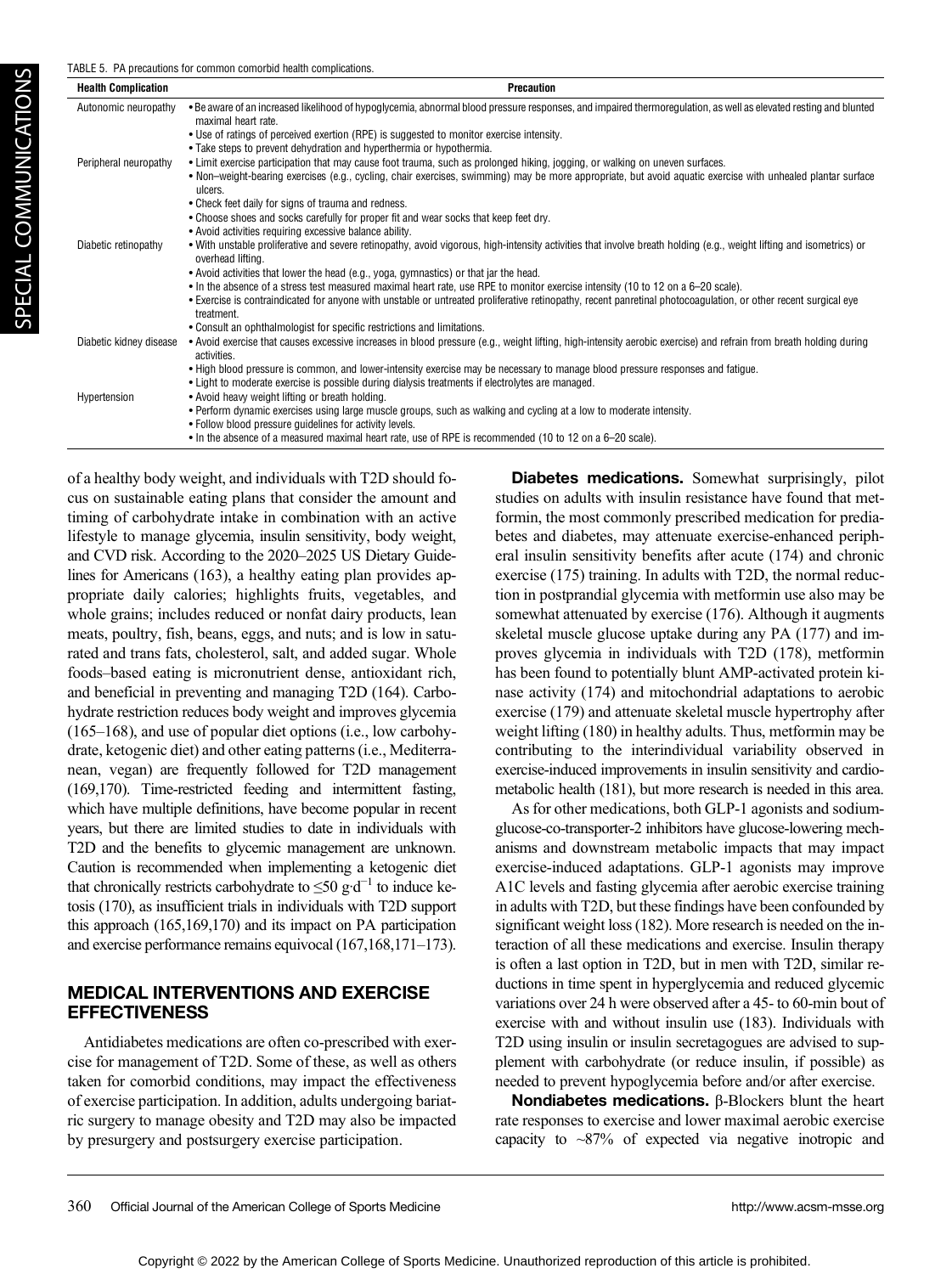chronotropic effects (184). Although their use may increase the risk of hypoglycemia unawareness with PA by blunting adrenergic responses, β-blockers can increase exercise capacity in people with T2D and CVD by reducing ischemia during PA (185). In adults using β-blockers, ratings of perceived exertion should be utilized to monitor exercise intensity rather than heart rate (186). In a small number of individuals, statin use has been associated with an elevated risk of myopathies (myalgia and myositis), particularly when combined with fibrates and niacin and hyperglycemia (187).

Bariatric surgery. Bariatric surgery is now considered the most effective way to improve glycemic management and achieve diabetes remission over the long term (188,189); however, less than 10% of adults undergoing bariatric procedures meet PA recommendations before surgery, despite the nearly 40% of adults saying they feel ready to exercise 14 d before surgery (190). Preoperative exercise may benefit these individuals by lowering surgical risk and enhancing recovery, as well as reducing the length of hospital stays (191). Increases in  $VO<sub>2peak</sub>$ are also associated with reduced operating time and improved quality of life despite no additional effect on blood glucose levels or insulin sensitivity (192,193). Others have suggested increased exercise before surgery increases the propensity for being active afterward (194). Aerobic exercise training after surgery may further enhance weight maintenance, glycemic management, and insulin sensitivity (195–197); lower the risk of CVD; enhance endothelial function (198); and improve cardiac autonomic regulation (199). Resistance exercise training may reverse muscle strength deficits frequently observed after bariatric surgery (200). Exercise training is also effective in ameliorating surgery-related bone loss (201,202), which is common after bariatric surgery (203–205).

# BARRIERS TO ADOPTION OF PA AND INEQUITIES

Barriers to PA participation are similar among people with and without diabetes and include lower self-efficacy (206), inappropriate goal setting (207), lack of access to facilities (208), lack of supervision or social support (209–211), and inattention to cultural nuances (212). Health issues like obesity and knee and hip osteoarthritis may also be barriers as they negatively impact self-efficacy related to PA participation (213). The built environment, or human-made surroundings, may also impact the ability and willingness to be regularly active (208) and may include availability of facilities, having pleasant and safe places to walk, and access to green spaces (214,215). Focusing on creating more exercise-friendly environments is likely to promote greater participation. Setting realistic goals with appropriate activities, slower progression, and supportive feedback can increase success and confidence (216–218). Counseling by health care professionals may also be a meaningful and effective source of support (219). Likewise, supervision of exercise sessions improves compliance and glycemia (220).

The prevalence of physical inactivity, obesity, and T2D is significantly higher among non-Hispanic Blacks, American Indian/Alaskan Natives, and Hispanics than among non-Hispanic Whites (4,221–224). The disproportionate burden of these conditions is likely more attributable to social and environmental determinants in these racial and ethnic minorities than biological differences (225,226). Physical education in schools, limited open spaces for outdoor activities, inadequate infrastructure for active transportation, unsafe environments, and hypercaloric diets are dominant environmental factors that contribute to T2D development (225–232). Community environments that promote PA are associated with a lower incidence of T2D (227,233–235); therefore, efforts that promote long-term health outcomes and target environmental factors may reduce T2D (235,236). Neighborhood walkability, PA resources, and access to green spaces may reduce T2D risk (215,235), whereas living in urban settings may raise it.

# EXPERT INTERPRETATION AND KEY FUTURE DIRECTIONS

- Large-scale clinical trials in T2D are needed to understand optimal treatment regimens and importance of PA and exercise, other lifestyle changes, and medications on glycemia.
- Further work is warranted to elucidate the cognitive domains that are most responsive to PA and dietary improvements in adults with T2D, as well as exercise effects on memory and cognitive function related to glycemic management.
- More research on the effect of exercise training on vascular function and the microbiome needs to be conducted in individuals with obesity and with and without T2D.
- Longer-duration training is needed to establish whether exercise timing modifies the glycemic response to meals as well as overnight levels and if specific time of day of planned exercise should be prescribed.
- Although prolonged sitting has been found deleterious in research settings, studies on PA breaks in daily life are necessary to determine whether long-term use has clinically relevant glycemic benefits in populations with T2D.
- Potential interactions between diabetes medications like metformin and exercise training need to be further investigated with respect to their impact on glycemic management.
- Social and environmental factors have also been associated with physical inactivity and the incidence of T2D, and these factors need to be explored further.
- Targeted research is needed to better define the health disparities that exist across racial, ethnic, and potentially socioeconomic populations and how their impact on PA participation for T2D and prediabetes prevention and management can be mitigated.
- Larger clinical trials examining the impact of chronic high-intensity exercise on mitochondrial function and glucose tolerance in a population with obesity and with and without T2D are needed.

# **CONCLUSIONS**

Various types of PA, inclusive of but not limited to planned exercise, can greatly enhance the health and glycemic management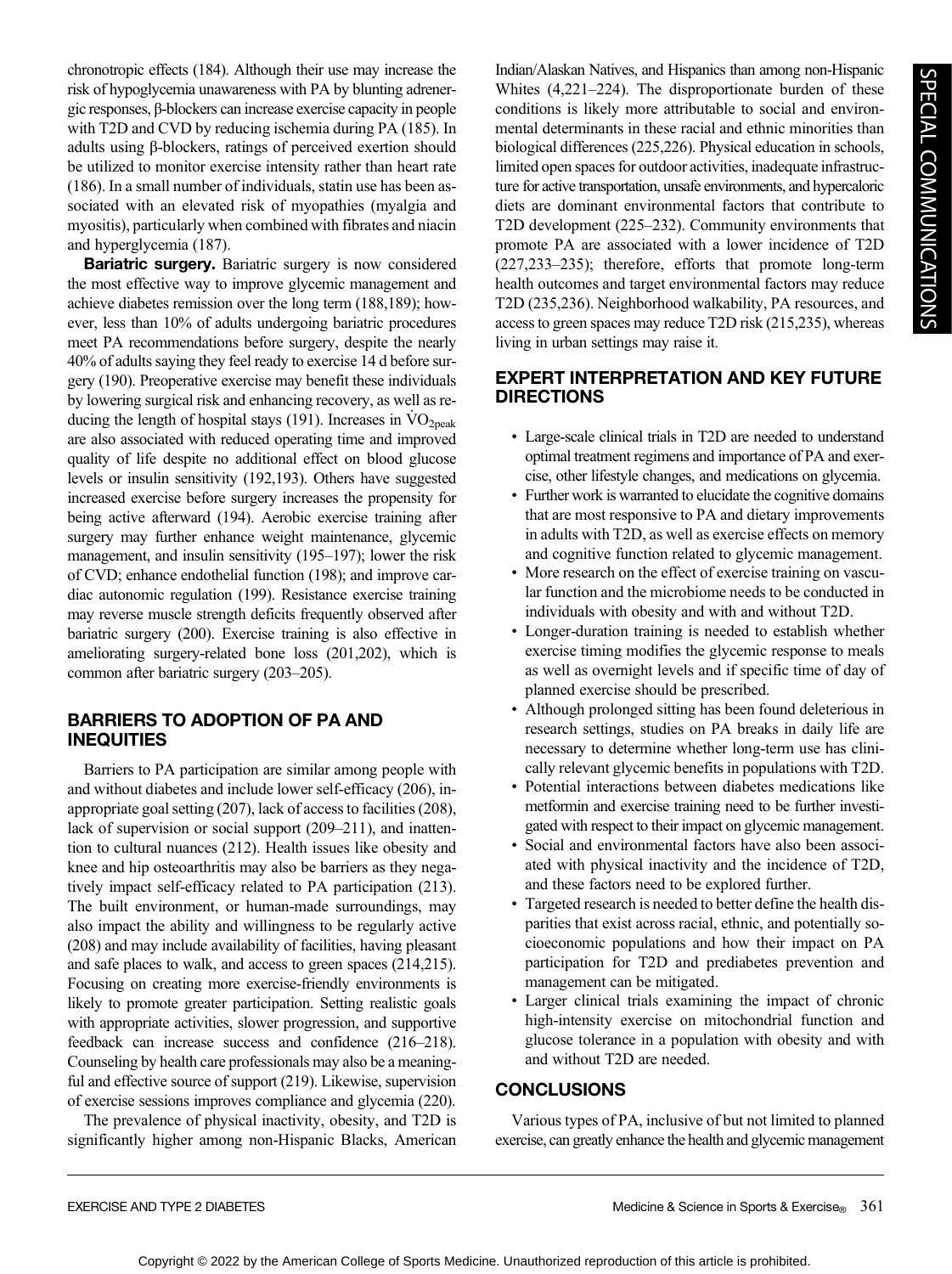of individuals of all ages with T2D, including flexibility and balance exercise in adults. The latest Physical Activity Guidelines for Americans are applicable to most individuals with diabetes, including youth, with a few exceptions and modifications. All individuals should engage in regular PA, reduce sedentary time, and break up sitting time with frequent activity breaks. PA undertaken with health complications can be made safe and efficacious, and exercise training undertaken before and after bariatric surgery is warranted and may enhance its health benefits. Finally, barriers to, and inequities in, PA and exercise adoption and maintenance need to be addressed to maximize participation.

This article is being published as an official pronouncement of the American College of Sports Medicine. This pronouncement was reviewed for the American College of Sports Medicine by members-atlarge and the Pronouncements Committee.

Care has been taken to confirm the accuracy of the information present and to describe generally accepted practices. However, the authors, editors, and publisher are not responsible for errors or omissions or for any consequences from the application of the information

#### **REFERENCES**

- 1. Colberg SR, Albright AL, Blissmer BJ, et al. Exercise and type 2 diabetes: American College of Sports Medicine and the American Diabetes Association: joint position statement. Exercise and type 2 diabetes. Med Sci Sports Exerc. 2010;42(12):2282–303.
- 2. Colberg SR, Sigal RJ, Fernhall B, et al. Exercise and type 2 diabetes: the American College of Sports Medicine and the American Diabetes Association: joint position statement. Diabetes Care. 2010; 33(12):e147–67.
- 3. Saeedi P, Petersohn I, Salpea P, et al. Global and regional diabetes prevalence estimates for 2019 and projections for 2030 and 2045: results from the International Diabetes Federation Diabetes Atlas, 9(th) Edition. Diabetes Res Clin Pract. 2019;157:107843.
- 4. Centers for Disease Control and Prevention. National Diabetes Statistics Report, 2020. Available at: [https://www.cdc.gov/diabetes/data/](https://www.cdc.gov/diabetes/data/statistics-report/diagnosed-undiagnosed-diabetes.html) [statistics-report/diagnosed-undiagnosed-diabetes.html.](https://www.cdc.gov/diabetes/data/statistics-report/diagnosed-undiagnosed-diabetes.html) Accessed October 27, 2021.
- 5. 2. Classification and diagnosis of diabetes: standards of medical care in diabetes—2021. Diabetes Care. 2021;44(1 Suppl):S15-33.
- 6. Suh S-H, Paik I-Y, Jacobs K. Regulation of blood glucose homeostasis during prolonged exercise. Mol Cells. 2007;23(3):272–9.
- 7. Zierath JR, He L, Guma A, Odegoard Wahlström E, Klip A, Wallberg-Henriksson H. Insulin action on glucose transport and plasma membrane GLUT4 content in skeletal muscle from patients with NIDDM. Diabetologia. 1996;39(10):1180–9.
- 8. Bajpeyi S, Tanner CJ, Slentz CA, et al. Effect of exercise intensity and volume on persistence of insulin sensitivity during training cessation. J Appl Physiol (1985). 2009;106(4):1079–85.
- 9. Houmard JA, Tanner CJ, Slentz CA, Duscha BD, McCartney JS, Kraus WE. Effect of the volume and intensity of exercise training on insulin sensitivity. J Appl Physiol (1985). 2004;96(1):101–6.
- 10. Kang J, Robertson RJ, Hagberg JM, et al. Effect of exercise intensity on glucose and insulin metabolism in obese individuals and obese NIDDM patients. Diabetes Care. 1996;19(4):341–9.
- 11. Heiskanen MA, Motiani KK, Mari A, et al. Exercise training decreases pancreatic fat content and improves beta cell function regardless of baseline glucose tolerance: a randomised controlled trial. Diabetologia. 2018;61(8):1817–28.
- 12. Kirwan JP, Solomon TPJ, Wojta DM, Staten MA, Holloszy JO. Effects of 7 days of exercise training on insulin sensitivity and responsiveness in type 2 diabetes mellitus. Am J Physiol Endocrinol Metab. 2009;297(1):E151–6.

in this publication and make no warranty, expressed or implied, with respect to the currency, completeness, or accuracy of the contents of the publication. The application of this information in a particular situation remains the professional responsibility of the practitioner; the clinical treatments described and recommended may not be considered absolute and universal recommendations.

Click here [\(http://links.lww.com/MSS/C442](http://links.lww.com/MSS/C442)) to download a slide deck that summarizes this American College of Sports Medicine Expert Consensus Statement on Exercise/Physical Activity and Type 2 Diabetes.

C. J. C. is supported by the National Institutes of Health through grants 1T34GM141989-01, 5UL1GM118964-07, 5TL4GM118965-07, and 5RL5GM118963-07. J. A. K. is supported by the National Institutes of Health R01 DK101513. J. P. K. is supported by the National Institutes of Health through grants U54 GM104940, U54 GM104940-S2, U54 GM104940-S3, U01 DK114156, P01 HL103453, R01 HD088061, and R01 DK114156. S. K. M. is supported by National Institutes of Health R01-HL130296. J. R. Z. was supported by the Swedish Research Council (Vetenskapsrådet; 2015-00165), the Strategic Research Program in Diabetes at Karolinska Institutet (2009-1068), the Swedish Research Council for Sport Science (P2018-0097), and Novo Nordisk Foundation (NNF17OC0030088).

M. H. C. is part of the speakers bureau for Novo Nordisk, Boerhinger Ingelheim, Eli Lilly, and Medtronic. He has an affiliation with Diabetes Training Camp Foundation.

- 13. Magalhaes JP, Melo X, Correia IR, et al. Effects of combined training with different intensities on vascular health in patients with type 2 diabetes: a 1-year randomized controlled trial. Cardiovasc Diabetol. 2019;18(1):34.
- 14. Naylor LH, Davis EA, Kalic RJ, et al. Exercise training improves vascular function in adolescents with type 2 diabetes. Physiol Rep. 2016;4(4):e12713.
- 15. Motiani KK, Collado MC, Eskelinen J-J, et al. Exercise training modulates gut microbiota profile and improves endotoxemia. Med Sci Sports Exerc. 2020;52(1):94–104.
- 16. Phielix E, Meex R, Moonen-Kornips E, Hesselink MKC, Schrauwen P. Exercise training increases mitochondrial content and ex vivo mitochondrial function similarly in patients with type 2 diabetes and in control individuals. Diabetologia. 2010;53(8): 1714–21.
- 17. Winnick JJ, Sherman WM, Habash DL, et al. Short-term aerobic exercise training in obese humans with type 2 diabetes mellitus improves whole-body insulin sensitivity through gains in peripheral, not hepatic insulin sensitivity. J Clin Endocrinol Metab. 2008; 93(3):771–8.
- 18. Boulé NG, Haddad E, Kenny GP, Wells GA, Sigal RJ. Effects of exercise on glycemic control and body mass in type 2 diabetes mellitus: a meta-analysis of controlled clinical trials. *JAMA*. 2001; 286(10):1218–27.
- 19. Umpierre D, Ribeiro PA, Kramer CK, et al. Physical activity advice only or structured exercise training and association with HbA1c levels in type 2 diabetes: a systematic review and meta-analysis. JAMA. 2011;305(17):1790–9.
- 20. Chudyk A, Petrella RJ. Effects of exercise on cardiovascular risk factors in type 2 diabetes: a meta-analysis. Diabetes Care. 2011; 34(5):1228–37.
- 21. Snowling NJ, Hopkins WG. Effects of different modes of exercise training on glucose control and risk factors for complications in type 2 diabetic patients: a meta-analysis. Diabetes Care. 2006;29(11): 2518–27.
- 22. Borror A, Zieff G, Battaglini C, Stoner L. The effects of postprandial exercise on glucose control in individuals with type 2 diabetes: a systematic review. Sports Med. 2018;48(6):1479–91.
- 23. Kadoglou NP, Iliadis F, Angelopoulou N, et al. The anti-inflammatory effects of exercise training in patients with type 2 diabetes mellitus. Eur J Cardiovasc Prev Rehabil. 2007;14(6):837–43.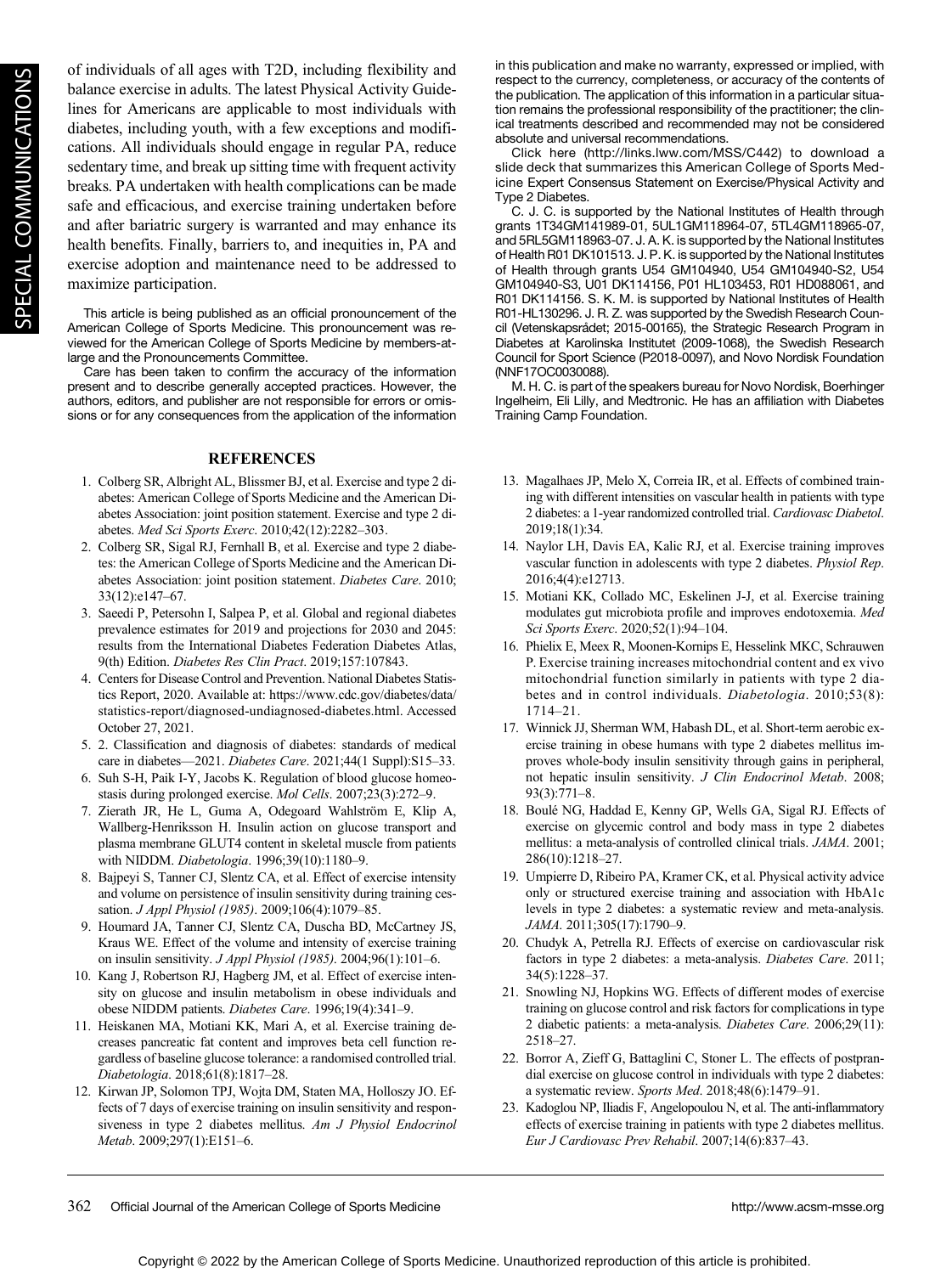- 24. Boulé NG, Kenny GP, Haddad E, Wells GA, Sigal RJ. Metaanalysis of the effect of structured exercise training on cardiorespiratory fitness in type 2 diabetes mellitus. Diabetologia. 2003;46(8):1071–81.
- 25. Gordon BA, Benson AC, Bird SR, Fraser SF. Resistance training improves metabolic health in type 2 diabetes: a systematic review. Diabetes Res Clin Pract. 2009;83(2):157–75.
- 26. Dunstan DW, Daly RM, Owen N, et al. High-intensity resistance training improves glycemic control in older patients with type 2 diabetes. Diabetes Care. 2002;25(10):1729–36.
- 27. Liu Y, Ye W, Chen Q, Zhang Y, Kuo CH, Korivi M. Resistance exercise intensity is correlated with attenuation of HbA1c and insulin in patients with type 2 diabetes: a systematic review and metaanalysis. Int J Environ Res Public Health. 2019;16(1):140.
- 28. Sigal RJ, Kenny GP, Boule NG, et al. Effects of aerobic training, resistance training, or both on glycemic control in type 2 diabetes: a randomized trial. Ann Intern Med. 2007;147(6):357–69.
- 29. Church TS, Blair SN, Cocreham S, et al. Effects of aerobic and resistance training on hemoglobin A1c levels in patients with type 2 diabetes: a randomized controlled trial. JAMA. 2010;304(20):2253–62.
- 30. Schwingshackl L, Missbach B, Dias S, Konig J, Hoffmann G. Impact of different training modalities on glycaemic control and blood lipids in patients with type 2 diabetes: a systematic review and network meta-analysis. Diabetologia. 2014;57(9):1789–97.
- 31. Grace A, Chan E, Giallauria F, Graham PL, Smart NA. Clinical outcomes and glycaemic responses to different aerobic exercise training intensities in type II diabetes: a systematic review and metaanalysis. Cardiovasc Diabetol. 2017;16(1):37.
- 32. Gillen JB, Little JP, Punthakee Z, Tarnopolsky MA, Riddell MC, Gibala MJ. Acute high-intensity interval exercise reduces the postprandial glucose response and prevalence of hyperglycaemia in patients with type 2 diabetes. Diabetes Obes Metab. 2012;14(6):575–7.
- 33. Savikj M, Gabriel BM, Alm PS, et al. Afternoon exercise is more efficacious than morning exercise at improving blood glucose levels in individuals with type 2 diabetes: a randomised crossover trial. Diabetologia. 2019;62(2):233–7.
- 34. Karstoft K, Winding K, Knudsen SH, et al. The effects of free-living interval-walking training on glycemic control, body composition, and physical fitness in type 2 diabetic patients: a randomized, controlled trial. Diabetes Care. 2013;36(2):228–36.
- 35. Nieuwoudt S, Fealy CE, Foucher JA, et al. Functional high-intensity training improves pancreatic β-cell function in adults with type 2 diabetes. Am J Physiol Endocrinol Metab. 2017;313(3):E314–E20.
- 36. Little JP, Gillen JB, Percival ME, et al. Low-volume high-intensity interval training reduces hyperglycemia and increases muscle mitochondrial capacity in patients with type 2 diabetes. J Appl Physiol. 2011;111(6):1554–60.
- 37. Mitranun W, Deerochanawong C, Tanaka H, Suksom D. Continuous vs interval training on glycemic control and macro- and microvascular reactivity in type 2 diabetic patients. Scand J Med Sci Sports. 2014;24(2):e69-76.
- 38. Hollekim-Strand SM, Bjorgaas MR, Albrektsen G, Tjonna AE, Wisloff U, Ingul CB. High-intensity interval exercise effectively improves cardiac function in patients with type 2 diabetes mellitus and diastolic dysfunction: a randomized controlled trial. J Am Coll Cardiol. 2014;64(16):1758–60.
- 39. Revdal A, Hollekim-Strand SM, Ingul CB. Can time efficient exercise improve cardiometabolic risk factors in type 2 diabetes? A pilot study. J Sports Sci Med. 2016;15(2):308–13.
- 40. Ghardashi Afousi A, Izadi MR, Rakhshan K, Mafi F, Biglari S, Gandomkar Bagheri H. Improved brachial artery shear patterns and increased flow-mediated dilatation after low-volume highintensity interval training in type 2 diabetes. Exp Physiol. 2018; 103(9):1264–76.
- 41. Braun B, Zimmermann MB, Kretchmer N. Effects of exercise intensity on insulin sensitivity in women with non–insulin-dependent diabetes mellitus. J Appl Physiol. 1995;78(1):300–6.
- 42. Ryan BJ, Schleh MW, Ahn C, et al. Moderate-intensity exercise and high-intensity interval training affect insulin sensitivity similarly in obese adults. J Clin Endocrinol Metab. 2020;105(8):e2941–59.
- 43. Heiston EM, Eichner NZ, Gilbertson NM, Malin SK. Exercise improves adiposopathy, insulin sensitivity and metabolic syndrome severity independent of intensity. Exp Physiol. 2020; 105(4):632–40.
- 44. Hansen D, Dendale P, Jonkers RA, et al. Continuous low- to moderate-intensity exercise training is as effective as moderate- to high-intensity exercise training at lowering blood HbA(1c) in obese type 2 diabetes patients. Diabetologia. 2009;52(9):1789–97.
- 45. Jelleyman C, Yates T, O'Donovan G, et al. The effects of highintensity interval training on glucose regulation and insulin resistance: a meta-analysis. Obes Rev. 2015;16(11):942–61.
- 46. Innes KE, Selfe TK. Yoga for adults with type 2 diabetes: a systematic review of controlled trials. J Diabetes Res. 2016; 2016:6979370.
- 47. Ahn S, Song R. Effects of tai chi exercise on glucose control, neuropathy scores, balance, and quality of life in patients with type 2 diabetes and neuropathy. J Altern Complement Med. 2012;18(12): 1172–8.
- 48. Hamman RF, Wing RR, Edelstein SL, et al. Effect of weight loss with lifestyle intervention on risk of diabetes. Diabetes Care. 2006;29(9):2102–7.
- 49. Knowler WC, Fowler SE, Hamman RF, et al. 10-Year follow-up of diabetes incidence and weight loss in the Diabetes Prevention Program Outcomes Study. Lancet. 2009;374(9702):1677–86.
- 50. Long-term effects of lifestyle intervention or metformin on diabetes development and microvascular complications over 15-year followup: the Diabetes Prevention Program Outcomes Study. Lancet Diabetes Endocrinol. 2015;3(11):866–75.
- 51. Kriska AM, Rockette-Wagner B, Edelstein SL, et al, DPP Research Group. The impact of physical activity on the prevention of type 2 diabetes: evidence and lessons learned from the diabetes prevention program, a long-standing clinical trial incorporating subjective and objective activity measures. Diabetes Care. 2021;44(1):43–9.
- 52. Slentz CA, Bateman LA, Willis LH, et al. Effects of exercise training alone vs a combined exercise and nutritional lifestyle intervention on glucose homeostasis in prediabetic individuals: a randomised controlled trial. Diabetologia. 2016;59(10):2088–98.
- 53. Pi-Sunyer X, Blackburn G, Brancati FL, et al. Reduction in weight and cardiovascular disease risk factors in individuals with type 2 diabetes: one-year results of the look AHEAD trial. Diabetes Care. 2007;30(6):1374–83.
- 54. Franz MJ, Boucher JL, Rutten-Ramos S, VanWormer JJ. Lifestyle weight-loss intervention outcomes in overweight and obese adults with type 2 diabetes: a systematic review and meta-analysis of randomized clinical trials. J Acad Nutr Diet. 2015;115(9):1447–63.
- 55. Terranova CO, Brakenridge CL, Lawler SP, Eakin EG, Reeves MM. Effectiveness of lifestyle-based weight loss interventions for adults with type 2 diabetes: a systematic review and meta-analysis. Diabetes Obes Metab. 2015;17(4):371–8.
- 56. Look ARG, Wing RR, Bolin P, et al. Cardiovascular effects of intensive lifestyle intervention in type 2 diabetes. N Engl J Med. 2013;369(2):145–54.
- 57. Espeland MA, Glick HA, Bertoni A, et al. Impact of an intensive lifestyle intervention on use and cost of medical services among overweight and obese adults with type 2 diabetes: the action for health in diabetes. Diabetes Care. 2014;37(9):2548-56.
- 58. Ross R, Dagnone D, Jones P, et al. Reduction in obesity and related comorbid conditions after diet-induced weight loss or exerciseinduced weight loss in men: a randomized controlled trial. Ann Intern Med. 2000;1333(2):92–103.
- 59. Ross R, Janssen I, Dawson J, et al. Exercise-induced reduction in obesity and insulin resistance in women: a randomized controlled trial. Obes Res. 2004;12(5):789–98.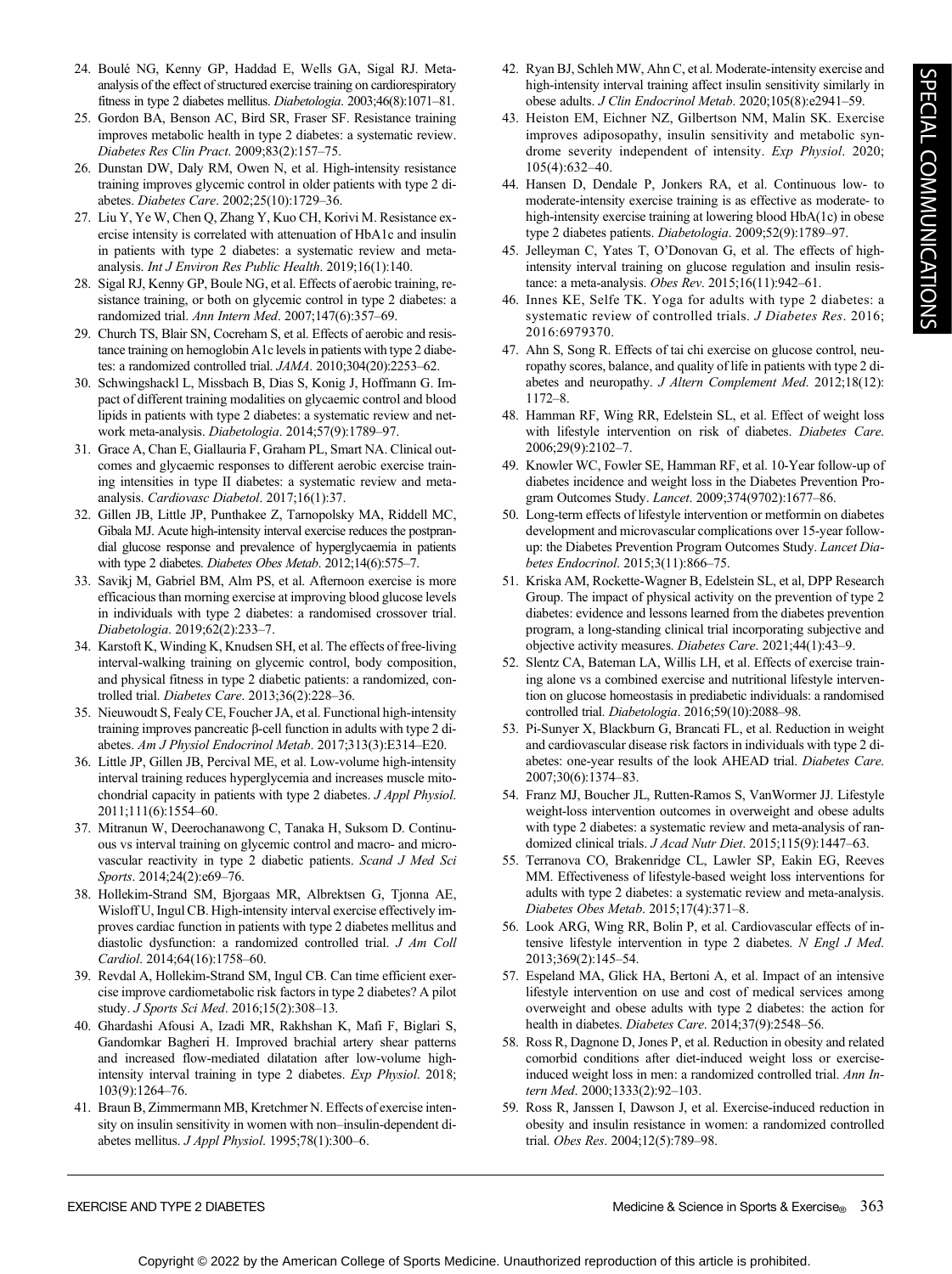- 60. Yassine HN, Marchetti CM, Krishnan RK, Vrobel TR, Gonzalez F, Kirwan JP. Effects of exercise and caloric restriction on insulin resistance and cardiometabolic risk factors in older obese adults—a randomized clinical trial. J Gerontol A Biol Sci Med Sci. 2009;64(1):  $90 - 5$ .
- 61. Giannopoulou I, Fernhall B, Carhart R, et al. Effects of diet and/or exercise on the adipocytokine and inflammatory cytokine levels of postmenopausal women with type 2 diabetes. Metabolism. 2005; 54(7):866–75.
- 62. Vounzoulaki E, Khunti K, Abner SC, Tan BK, Davies MJ, Gillies CL. Progression to type 2 diabetes in women with a known history of gestational diabetes: systematic review and meta-analysis. BMJ. 2020;369:m1361.
- 63. American Diabetes Association. 14. Management of diabetes in pregnancy: standards of medical care in diabetes—2021. Diabetes Care. 2021;44(1 Suppl):S200–S10.
- 64. Li Z, Cheng Y, Wang D, Chen H, Ming WK, Wang Z. Incidence rate of type 2 diabetes mellitus after gestational diabetes mellitus: a systematic review and meta-analysis of 170,139 women. J Diabetes Res. 2020;2020:3076463.
- 65. Dempsey JC, Butler CL, Sorensen TK, et al. A case–control study of maternal recreational physical activity and risk of gestational diabetes mellitus. Diabetes Res Clin Pract. 2004;66(2):203–15.
- 66. Dempsey JC, Sorensen TK, Williams MA, et al. Prospective study of gestational diabetes mellitus risk in relation to maternal recreational physical activity before and during pregnancy. Am J Epidemiol. 2004;159(7):663–70.
- 67. Oken E, Ning Y, Rifas-Shiman SL, Radesky JS, Rich-Edwards JW, Gillman MW. Associations of physical activity and inactivity before and during pregnancy with glucose tolerance. Obstet Gynecol. 2006;108(5):1200–7.
- 68. Zhang C, Solomon CG, Manson JE, Hu FB. A prospective study of pregravid physical activity and sedentary behaviors in relation to the risk for gestational diabetes mellitus. Arch Intern Med. 2006;166(5):543–8.
- 69. Barakat R, Refoyo I, Coteron J, Franco E. Exercise during pregnancy has a preventative effect on excessive maternal weight gain and gestational diabetes. A randomized controlled trial. Braz J Phys Ther. 2019;23(2):148–55.
- 70. Wang C, Wei Y, Zhang X, et al. A randomized clinical trial of exercise during pregnancy to prevent gestational diabetes mellitus and improve pregnancy outcome in overweight and obese pregnant women. Am J Obstet Gynecol. 2017;216(4):340–51.
- 71. Davenport MH, Ruchat SM, Poitras VJ, et al. Prenatal exercise for the prevention of gestational diabetes mellitus and hypertensive disorders of pregnancy: a systematic review and meta-analysis. Br J Sports Med. 2018;52(21):1367–75.
- 72. Sanabria-Martínez G, García-Hermoso A, Poyatos-León R, Álvarez-Bueno C, Sánchez-López M, Martínez-Vizcaíno V. Effectiveness of physical activity interventions on preventing gestational diabetes mellitus and excessive maternal weight gain: a meta-analysis. BJOG. 2015;122(9):1167–74.
- 73. Mottola MF, Davenport MH, Ruchat SM, et al. 2019 Canadian guideline for physical activity throughout pregnancy. Br J Sports Med. 2018;52(21):1339–46.
- 74. Gynecology ACoOa. ACOG Committee Opinion No. 650: physical activity and exercise during pregnancy and the postpartum period. Obstet Gynecol. 2015;126(6):e135–42.
- 75. Craft LL, Perna FM. The benefits of exercise for the clinically depressed. Prim Care Companion J Clin Psychiatry. 2004;6(3):104–11.
- 76. Bettio LEB, Thacker JS, Rodgers SP, Brocardo PS, Christie BR, Gil-Mohapel J. Interplay between hormones and exercise on hippocampal plasticity across the lifespan. Biochim Biophys Acta Mol Basis Dis. 1866;2020(8):165821.
- 77. Williamson DA, Rejeski J, Lang W, et al. Impact of a weight management program on health-related quality of life in overweight adults with type 2 diabetes. Arch Intern Med. 2009;169(2):163–71.
- 78. Rubin RR, Wadden TA, Bahnson JL, et al. Impact of intensive lifestyle intervention on depression and health-related quality of life in type 2 diabetes: the Look AHEAD Trial. Diabetes Care. 2014; 37(6):1544–53.
- 79. MacDonald CS, Nielsen SM, Bjørner J, et al. One-year intensive lifestyle intervention and improvements in health-related quality of life and mental health in persons with type 2 diabetes: a secondary analysis of the U-TURN randomized controlled trial. BMJ Open Diabetes Res Care. 2021;9(1):e001840.
- 80. Palta P, Schneider AL, Biessels GJ, Touradji P, Hill-Briggs F. Magnitude of cognitive dysfunction in adults with type 2 diabetes: a meta-analysis of six cognitive domains and the most frequently reported neuropsychological tests within domains. J Int Neuropsychol Soc. 2014;20(3):278-91.
- 81. Robinson MM, Lowe VJ, Nair KS. Increased brain glucose uptake after 12 weeks of aerobic high-intensity interval training in young and older adults. J Clin Endocrinol Metab. 2018;103(1): 221–7.
- 82. Honkala SM, Johansson J, Motiani KK, et al. Short-term interval training alters brain glucose metabolism in subjects with insulin resistance. J Cereb Blood Flow Metab. 2018;38(10):1828–38.
- 83. Kullmann S, Valenta V, Wagner R, et al. Brain insulin sensitivity is linked to adiposity and body fat distribution. Nat Commun. 2020; 11(1):1841.
- 84. Espeland MA, Lipska K, Miller ME, et al. Effects of physical activity intervention on physical and cognitive function in sedentary adults with and without diabetes. J Gerontol A Biol Sci Med Sci. 2017;72(6):861–6.
- 85. Yanagawa M, Umegaki H, Uno T, et al. Association between improvements in insulin resistance and changes in cognitive function in elderly diabetic patients with normal cognitive function. Geriatr Gerontol Int. 2011;11(3):341–7.
- 86. Shellington EM, Reichert SM, Heath M, Gill DP, Shigematsu R, Petrella RJ. Results from a feasibility study of square-stepping exercise in older adults with type 2 diabetes and self-reported cognitive complaints to improve global cognitive functioning. Can J Diabetes. 2018;42(6):603–12.e1.
- 87. Baker LD, Frank LL, Foster-Schubert K, et al. Aerobic exercise improves cognition for older adults with glucose intolerance, a risk factor for Alzheimer's disease. J Alzheimers Dis. 2010; 22(2):569–79.
- 88. Espeland MA, Rapp SR, Bray GA, et al. Long-term impact of behavioral weight loss intervention on cognitive function. J Gerontol A Biol Sci Med Sci. 2014;69(9):1101–8.
- 89. Cooke S, Pennington K, Jones A, Bridle C, Smith MF, Curtis F. Effects of exercise, cognitive, and dual-task interventions on cognition in type 2 diabetes mellitus: a systematic review and meta-analysis. PLoS One. 2020;15(5):e0232958.
- 90. Colberg SR, Somma CT, Sechrist SR. Physical activity participation may offset some of the negative impact of diabetes on cognitive function. J Am Med Dir Assoc. 2008;9(6):434–8.
- 91. Devore EE, Kang JH, Okereke O, Grodstein F. Physical activity levels and cognition in women with type 2 diabetes. Am J Epidemiol. 2009;170(8):1040–7.
- 92. Piercy KL, Troiano RP, Ballard RM, et al. The Physical Activity Guidelines for Americans. JAMA. 2018;320(19):2020–8.
- 93. Powell KE, King AC, Buchner DM, et al. The Scientific Foundation for the Physical Activity Guidelines for Americans, 2nd Edition. J Phys Act Health. 2018;17:1–11.
- 94. Boulé NG, Weisnagel SJ, Lakka TA, et al. Effects of exercise training on glucose homeostasis: the HERITAGE Family Study. Diabetes Care. 2005;28(1):108–14.
- 95. King DS, Baldus PJ, Sharp RL, Kesl LD, Feltmeyer TL, Riddle MS. Time course for exercise-induced alterations in insulin action and glucose tolerance in middle-age people. J Appl Physiol. 1995;78(1): 17–22.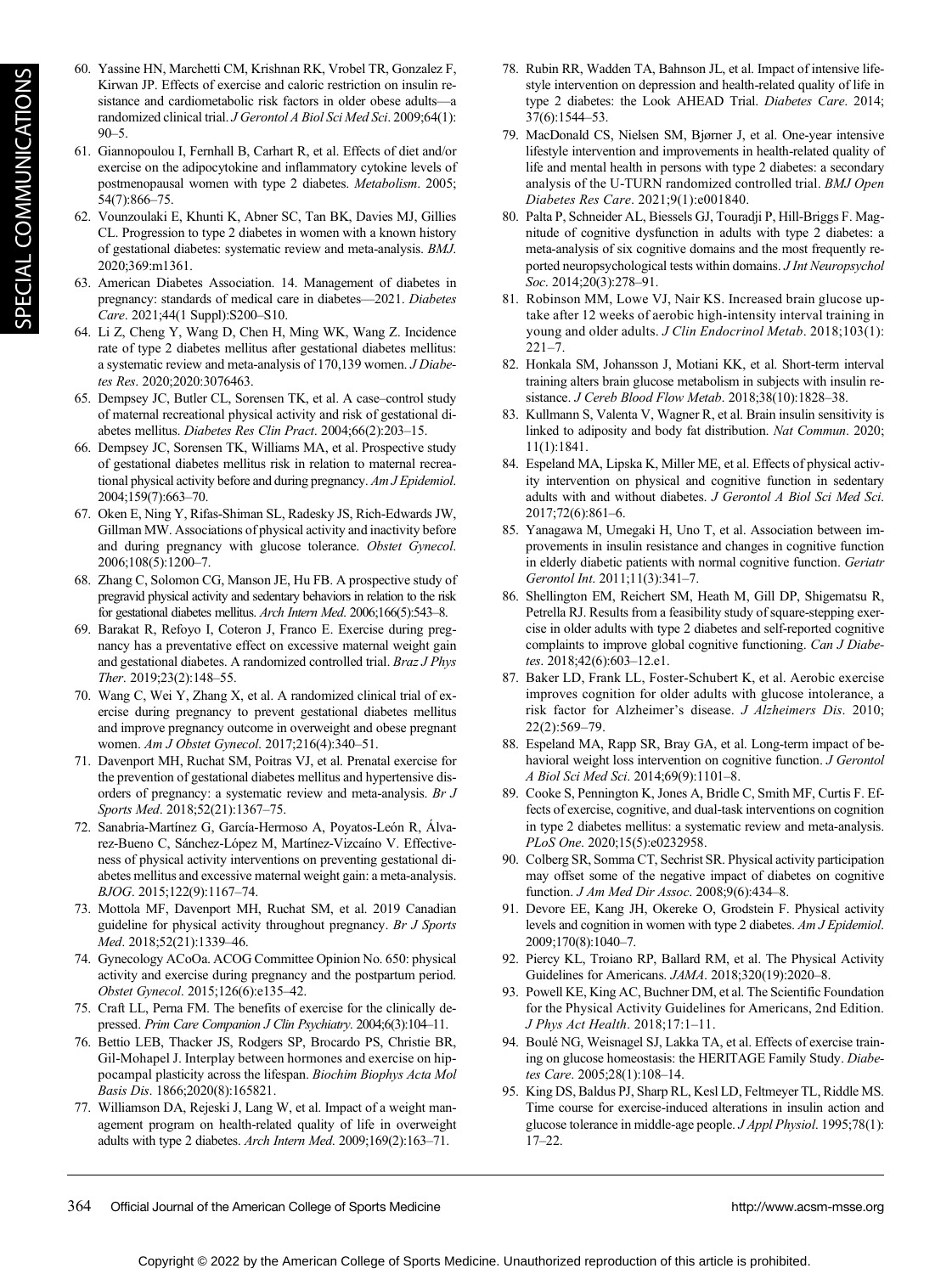- 96. Colberg SR, Sigal RJ, Yardley JE, et al. Physical activity/exercise and diabetes: a Position Statement of the American Diabetes Association. Diabetes Care. 2016;39(11):2065–79.
- 97. Abate M, Schiavone C, Pelotti P, Salini V. Limited joint mobility in diabetes and ageing: recent advances in pathogenesis and therapy. Int J Immunopathol Pharmacol. 2011;23(4):997–1003.
- 98. Herriott MT, Colberg SR, Parson HK, Nunnold T, Vinik AI. Effects of 8 weeks of flexibility and resistance training in older adults with type 2 diabetes. Diabetes care. 2004;27(12):2988–9.
- 99. Jayawardena R, Ranasinghe P, Chathuranga T, Atapattu PM, Misra A. The benefits of yoga practice compared to physical exercise in the management of type 2 Diabetes Mellitus: a systematic review and meta-analysis. Diabetes Metab Syndr. 2018;12(5):795–805.
- 100. Chapman A, Meyer C, Renehan E, Hill KD, Browning CJ. Exercise interventions for the improvement of falls-related outcomes among older adults with diabetes mellitus: a systematic review and metaanalyses. J Diabetes Complications. 2017;31(3):631–45.
- 101. Pfeifer LO, Botton CE, Diefenthaeler F, Umpierre D, Pinto RS. Effects of a power training program in the functional capacity, on body balance and lower limb muscle strength of elderly with type 2 diabetes mellitus. J Sports Med Phys Fitness. 2021;61(11): 1529–37.
- 102. Morrison S, Colberg SR, Mariano M, Parson HK, Vinik AI. Balance training reduces falls risk in older individuals with type 2 diabetes. Diabetes care. 2010;33(4):748–50.
- 103. Morrison S, Simmons R, Colberg SR, Parson HK, Vinik AI. Supervised balance training and wii fit-based exercises lower falls risk in older adults with type 2 diabetes. J Am Med Dir Assoc. 2018;19(2): 185.e7–e13.
- 104. Cui J, Yan JH, Yan LM, Pan L, Le JJ, Guo YZ. Effects of yoga in adults with type 2 diabetes mellitus: a meta-analysis. J Diabetes Investig. 2017;8(2):201–9.
- 105. Thind H, Lantini R, Balletto BL, et al. The effects of yoga among adults with type 2 diabetes: a systematic review and meta-analysis. Prev Med. 2017;105:116–26.
- 106. Chao M, Wang C, Dong X, Ding M. The effects of tai chi on type 2 diabetes mellitus: a meta-analysis. J Diabetes Res. 2018; 2018:7350567.
- 107. Qin J, Chen Y, Guo S, et al. Effect of tai chi on quality of life, body mass index, and waist-hip ratio in patients with type 2 diabetes mellitus: a systematic review and meta-analysis. Front Endocrinol (Lausanne). 2021;11:543627.
- 108. Cai H, Li G, Jiang S, Yin H, Liu P, Chen L. Effect of low-intensity, Kinect™-based Kaimai-style Qigong exercise in older adults with type 2 diabetes. J Gerontol Nurs. 2019;45(2):42–52.
- 109. Meng D, Chunyan W, Xiaosheng D, Xiangren Y. The effects of Qigong on type 2 diabetes mellitus: a systematic review and metaanalysis. Evid Based Complement Alternat Med. 2018;2018:8182938.
- 110. Melo KCB, de Souza Araújo F, Cordeiro Júnior CCM, Passos de Andrade KT, Rodrigues Moreira S. Pilates method training: functional and blood glucose responses of older women with type 2 diabetes. J Strength Cond Res. 2020;34(4):1001–7.
- 111. Larsen BA, Martin L, Strong DR. Sedentary behavior and prevalent diabetes in non-Latino Whites, non-Latino Blacks and Latinos: findings from the National Health Interview Survey. J Public Health  $(Oxf)$ . 2015;37(4):634–40.
- 112. van der Berg JD, Stehouwer CD, Bosma H, et al. Associations of total amount and patterns of sedentary behaviour with type 2 diabetes and the metabolic syndrome: The Maastricht Study. Diabetologia. 2016;59(4):709–18.
- 113. Cooper AJ, Brage S, Ekelund U, Wareham NJ, Griffin SJ, Simmons RK. Association between objectively assessed sedentary time and physical activity with metabolic risk factors among people with recently diagnosed type 2 diabetes. Diabetologia. 2014;57(1):73–82.
- 114. Nauman J, Stensvold D, Coombes JS, Wisløff U. Cardiorespiratory fitness, sedentary time, and cardiovascular risk factor clustering. Med Sci Sports Exerc. 2016;48(4):625–32.
- 115. Dempsey PC, Larsen RN, Sethi P, et al. Benefits for type 2 diabetes of interrupting prolonged sitting with brief bouts of light walking or simple resistance activities. Diabetes Care. 2016;39(6):964-72.
- 116. Duvivier BM, Schaper NC, Hesselink MK, et al. Breaking sitting with light activities vs structured exercise: a randomised crossover study demonstrating benefits for glycaemic control and insulin sensitivity in type 2 diabetes. Diabetologia. 2017;60(3):490-8.
- 117. Honda H, Igaki M, Hatanaka Y, et al. Stair climbing/descending exercise for a short time decreases blood glucose levels after a meal in people with type 2 diabetes. BMJ Open Diabetes Res Care. 2016; 4(1):e000232.
- 118. Honda H, Igaki M, Hatanaka Y, et al. Repeated 3-minute stair climbing-descending exercise after a meal over 2 weeks increases serum 1,5-anhydroglucitol levels in people with type 2 diabetes. J Phys Ther Sci. 2017;29(1):75–8.
- 119. Godkin FE, Jenkins EM, Little JP, Nazarali Z, Percival ME, Gibala MJ. The effect of brief intermittent stair climbing on glycemic control in people with type 2 diabetes: a pilot study. Appl Physiol Nutr Metab. 2018;43(9):969–72.
- 120. Holmstrup M, Fairchild T, Keslacy S, Weinstock R, Kanaley J. Multiple short bouts of exercise over 12-h period reduce glucose excursions more than an energy-matched single bout of exercise. Metabolism. 2014;63(4):510–9.
- 121. Francois ME, Baldi JC, Manning PJ, et al. 'Exercise snacks' before meals: a novel strategy to improve glycaemic control in individuals with insulin resistance. Diabetologia. 2014;57(7):1437-45.
- 122. Loh R, Stamatakis E, Folkerts D, Allgrove JE, Moir HJ. Effects of interrupting prolonged sitting with physical activity breaks on blood glucose, insulin and triacylglycerol measures: a systematic review and meta-analysis. Sports Med. 2020;50(2):295–330.
- 123. Blankenship JM, Chipkin SR, Freedson PS, Staudenmayer J, Lyden K, Braun B. Managing free-living hyperglycemia with exercise or interrupted sitting in type 2 diabetes. J Appl Physiol (1985). 2019; 126(3):616–25.
- 124. Nadeau KJ, Anderson BJ, Berg EG, et al. Youth-onset type 2 diabetes consensus report: current status, challenges, and priorities. Diabetes Care. 2016;39(9):1635–42.
- 125. Savoye M, Caprio S, Dziura J, et al. Reversal of early abnormalities in glucose metabolism in obese youth: results of an intensive lifestyle randomized controlled trial. Diabetes Care. 2014;37(2):317–24.
- 126. TODAY Study Group. Effects of metformin, metformin plus rosiglitazone, and metformin plus lifestyle on insulin sensitivity and beta-cell function in TODAY. Diabetes Care. 2013;36(6):1749–57.
- 127. TODAY Study Group, Zeitler P, Hirst K, Pyle L, et al. A clinical trial to maintain glycemic control in youth with type 2 diabetes. N Engl J Med. 2012;366(24):2247–56.
- 128. Armstrong MJ, Rabi DM, Southern DA, Nanji A, Ghali WA, Sigal RJ. Clinical utility of pre-exercise stress testing in people with diabetes. Can J Cardiol. 2019;35(2):185–92.
- 129. Curtis JM, Horton ES, Bahnson J, et al. Prevalence and predictors of abnormal cardiovascular responses to exercise testing among individuals with type 2 diabetes: the Look AHEAD (Action for Health in Diabetes) study. Diabetes Care. 2010;33(4):901–7.
- 130. Young LH, Wackers FJ, Chyun DA, et al. Cardiac outcomes after screening for asymptomatic coronary artery disease in patients with type 2 diabetes: the DIAD study: a randomized controlled trial. JAMA. 2009;301(15):1547–55.
- 131. Featherstone JF, Holly RG, Amsterdam EA. Physiologic responses to weight lifting in coronary artery disease. Am J Cardiol. 1993;71(4): 287–92.
- 132. Ghilarducci LE, Holly RG, Amsterdam EA. Effects of high resistance training in coronary artery disease. Am J Cardiol. 1989; 64(14):866–70.
- 133. Wenger NK, Froelicher ES, Smith LK, et al. Cardiac rehabilitation as secondary prevention. Agency for Health Care Policy and Research and National Heart, Lung, and Blood Institute. Clin Pract Guidel Quick Ref Guide Clin. 1995;(17):1–23.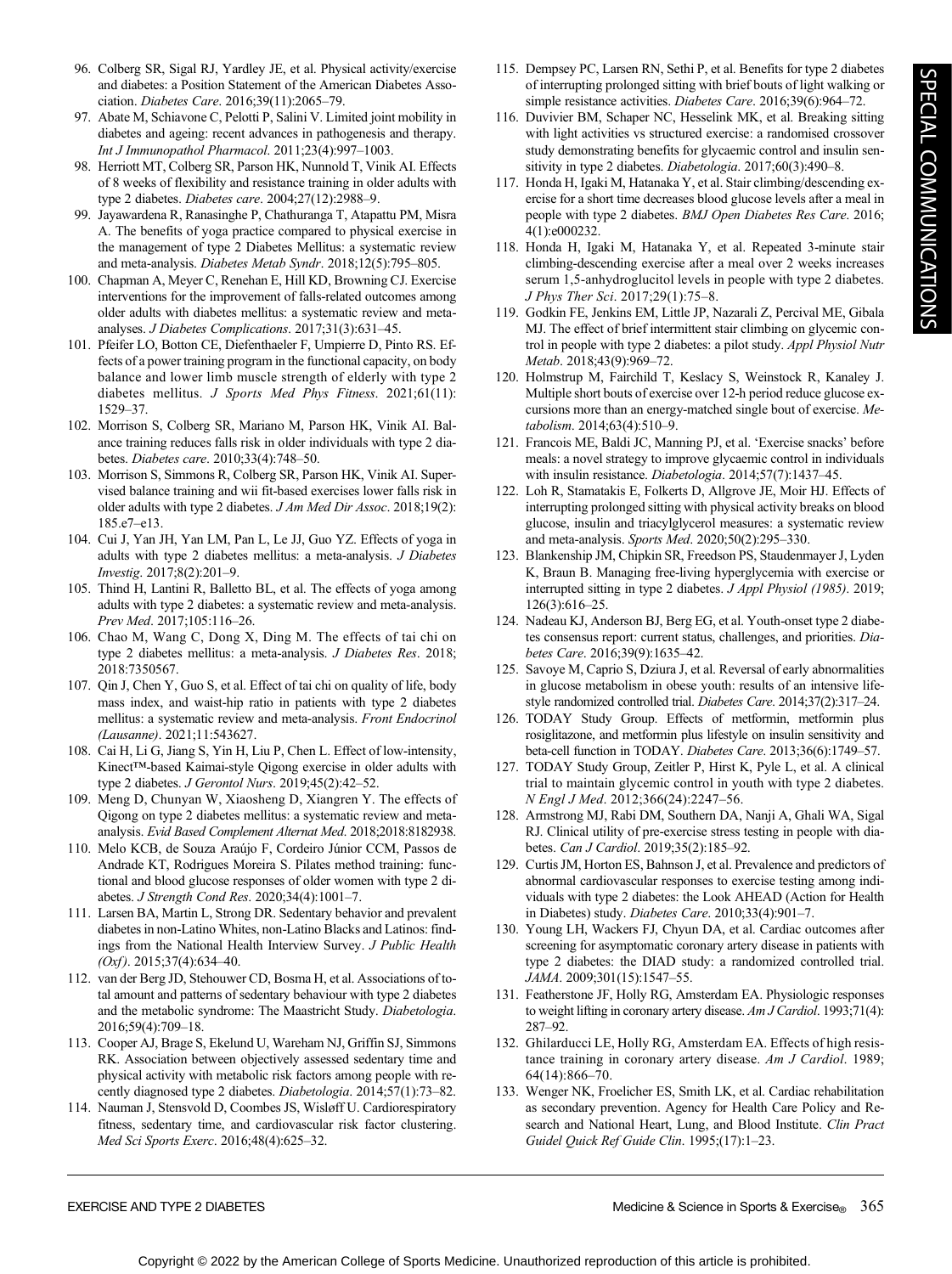- 134. Sigal RJ, Kenny GP, Wasserman DH, Castaneda-Sceppa C. Physical activity/exercise and type 2 diabetes. Diabetes Care. 2004;27(10): 2518–39.
- 135. Kennedy JW, Hirshman MF, Gervino EV, et al. Acute exercise induces GLUT4 translocation in skeletal muscle of normal human subjects and subjects with type 2 diabetes. Diabetes. 1999;48(5): 1192–7.
- 136. Musi N, Fujii N, Hirshman MF, et al. AMP-activated protein kinase (AMPK) is activated in muscle of subjects with type 2 diabetes during exercise. Diabetes. 2001;50(5):921–7.
- 137. Rosenstock J, Hassman DR, Madder RD, et al. Repaglinide versus nateglinide monotherapy: a randomized, multicenter study. Diabetes Care. 2004;27(6):1265–70.
- 138. Larsen JJ, Dela F, Madsbad S, Vibe-Petersen J, Galbo H. Interaction of sulfonylureas and exercise on glucose homeostasis in type 2 diabetic patients. Diabetes Care. 1999;22(10):1647–54.
- 139. Riddell MC, Gallen IW, Smart CE, et al. Exercise management in type 1 diabetes: a consensus statement. Lancet Diabetes Endocrinol. 2017;5(5):377–90.
- 140. Gordon BA, Bird SR, MacIsaac RJ, Benson AC. Does a single bout of resistance or aerobic exercise after insulin dose reduction modulate glycaemic control in type 2 diabetes? A randomised cross-over trial. J Sci Med Sport. 2016;19(10):795–9.
- 141. Kjaer M, Hollenbeck CB, Frey-Hewitt B, Galbo H, Haskell W, Reaven GM. Glucoregulation and hormonal responses to maximal exercise in non–insulin-dependent diabetes. J Appl Physiol. 1990; 68(5):2067–74.
- 142. Hernandez-Quiles C, Ramirez-Duque N, Acosta-Delgado D. Ketoacidosis due to empagliflozin, a paradigm shift: case report and review of literature. Curr Diabetes Rev. 2019;15(4):259–62.
- 143. Notley SR, Poirier MP, Hardcastle SG, et al. Aging impairs wholebody heat loss in women under both dry and humid heat stress. Med Sci Sports Exerc. 2017;49(11):2324–32.
- 144. Poirier MP, Notley SR, Boulay P, et al. Type 2 diabetes does not exacerbate body heat storage in older adults during brief, extreme passive heat exposure. Temperature (Austin). 2020;7(3):263-9.
- 145. Notley SR, Poirier MP, Sigal RJ, et al. Exercise heat stress in patients with and without type 2 Diabetes. JAMA. 2019;322(14):1409–11.
- 146. Kenny GP, Stapleton JM, Yardley JE, Boulay P, Sigal RJ. Older adults with type 2 diabetes store more heat during exercise. Med Sci Sports Exerc. 2013;45(10):1906–14.
- 147. Layton JB, Li W, Yuan J, Gilman JP, Horton DB, Setoguchi S. Heatwaves, medications, and heat-related hospitalization in older Medicare beneficiaries with chronic conditions. PLoS One. 2020; 15(12):e0243665.
- 148. de Lemos Muller CH, Rech A, Botton CE, et al. Heat-induced extracellular HSP72 release is blunted in elderly diabetic people compared with healthy middle-age and older adults, but it is partially restored by resistance training. Exp Gerontol. 2018;111:180–7.
- 149. Macartney MJ, Notley SR, Herry CL, Sigal RJ, Boulay P, Kenny GP. Effect of exercise-heat acclimation on cardiac autonomic modulation in type 2 diabetes: a pilot study. Appl Physiol Nutr Metab. 2021;46(3):284–7.
- 150. American Diabetes Association. 11. Microvascular complications and foot care: standards of medical care in diabetes—2021. Diabetes Care. 2021;44(1 Suppl):S151–s67.
- 151. American Diabetes Association. 10. Cardiovascular disease and risk management: standards of medical care in diabetes—2021. Diabetes Care. 2021;44(1 Suppl):S125–S50.
- 152. Rossboth S, Lechleitner M, Oberaigner W. Risk factors for diabetic foot complications in type 2 diabetes—a systematic review. Endocrinol Diabetes Metab. 2021;4(1):e00175.
- 153. Biswas A, Oh PI, Faulkner GE, et al. Sedentary time and its association with risk for disease incidence, mortality, and hospitalization in adults: a systematic review and meta-analysis. Ann Intern Med. 2015;162(2):123–32.
- 154. Wilmot EG, Edwardson CL, Achana FA, et al. Sedentary time in adults and the association with diabetes, cardiovascular disease and death: systematic review and meta-analysis. Diabetologia. 2012;55(11):2895–905.
- 155. Riebe D, Franklin BA, Thompson PD, et al. Updating ACSM's recommendations for exercise preparticipation health screening. Med Sci Sports Exerc. 2015;47(11):2473–9.
- 156. Derave W, Mertens A, Muls E, Pardaens K, Hespel P. Effects of post-absorptive and postprandial exercise on glucoregulation in metabolic syndrome. Obesity (Silver Spring). 2007;15(3):704–11.
- 157. Larsen JJ, Dela F, Madsbad S, Galbo H. The effect of intense exercise on postprandial glucose homeostasis in type II diabetic patients. Diabetologia. 1999;42(11):1282–92.
- 158. Poirier P, Mawhinney S, Grondin L, et al. Prior meal enhances the plasma glucose lowering effect of exercise in type 2 diabetes. Med Sci Sports Exerc. 2001;33(8):1259–64.
- 159. Terada T, Wilson BJ, Myette-Cote E, et al. Targeting specific interstitial glycemic parameters with high-intensity interval exercise and fasted-state exercise in type 2 diabetes. Metabolism. 2016;65(5): 599–608.
- 160. Teo SYM, Kanaley JA, Guelfi KJ, Marston KJ, Fairchild TJ. The effect of exercise timing on glycemic control: a randomized clinical trial. Med Sci Sports Exerc. 2020;52(2):323–34.
- 161. Colberg SR, Zarrabi L, Bennington L, et al. Postprandial walking is better for lowering the glycemic effect of dinner than pre-dinner exercise in type 2 diabetic individuals. J Am Med Dir Assoc. 2009; 10(6):394–7.
- 162. Heden TD, Winn NC, Mari A, et al. Postdinner resistance exercise improves postprandial risk factors more effectively than predinner resistance exercise in patients with type 2 diabetes. J Appl Physiol (1985). 2015;118(5):624–34.
- 163. U.S. Department of Agriculture and U.S. Department of Health and Human Services. Dietary Guidelines for Americans, 2020–2025. 9th Edition. Available at: [https://www.unitedfresh.org/nutrition/dietary](https://www.unitedfresh.org/nutrition/dietary-guidelines/)[guidelines/.](https://www.unitedfresh.org/nutrition/dietary-guidelines/) Accessed November 1, 2021.
- 164. van der Schaft N, Schoufour JD, Nano J, et al. Dietary antioxidant capacity and risk of type 2 diabetes mellitus, prediabetes and insulin resistance: the Rotterdam Study. Eur J Epidemiol. 2019;34(9):853-61.
- 165. Feinman RD, Pogozelski WK, Astrup A, et al. Dietary carbohydrate restriction as the first approach in diabetes management: critical review and evidence base. Nutrition. 2015;31(1):1–13.
- 166. Lennerz BS, Koutnik AP, Azova S, Wolfsdorf JI, Ludwig DS. Carbohydrate restriction for diabetes: rediscovering centuries-old wisdom. J Clin Invest. 2021;131(1):e142246.
- 167. Kirk JK, Graves DE, Craven TE, Lipkin EW, Austin M, Margolis KL. Restricted-carbohydrate diets in patients with type 2 diabetes: a meta-analysis. J Am Diet Assoc. 2008;108(1):91–100.
- 168. Powers MA, Bardsley J, Cypress M, et al. Diabetes self-management education and support in type 2 diabetes: a joint position statement of the American Diabetes Association, the American Association of Diabetes Educators, and the Academy of Nutrition and Dietetics. J Acad Nutr Diet. 2015;115(8):1323–34.
- 169. Chester B, Babu JR, Greene MW, Geetha T. The effects of popular diets on type 2 diabetes management. Diabetes Metab Res Rev. 2019;35(8):e3188.
- 170. Paoli A, Rubini A, Volek JS, Grimaldi KA. Beyond weight loss: a review of the therapeutic uses of very-low-carbohydrate (ketogenic) diets. Eur J Clin Nutr. 2013;67(8):789-96.
- 171. Burke LM. Re-examining high-fat diets for sports performance: did we call the 'nail in the coffin' too soon? Sports Med. 2015;45 Suppl 1(1 Suppl):S33–49.
- 172. McSwiney FT, Wardrop B, Hyde PN, Lafountain RA, Volek JS, Doyle L. Keto-adaptation enhances exercise performance and body composition responses to training in endurance athletes. Metabolism. 2018;81:25–34.
- 173. Wroble KA, Trott MN, Schweitzer GG, Rahman RS, Kelly PV, Weiss EP. Low-carbohydrate, ketogenic diet impairs anaerobic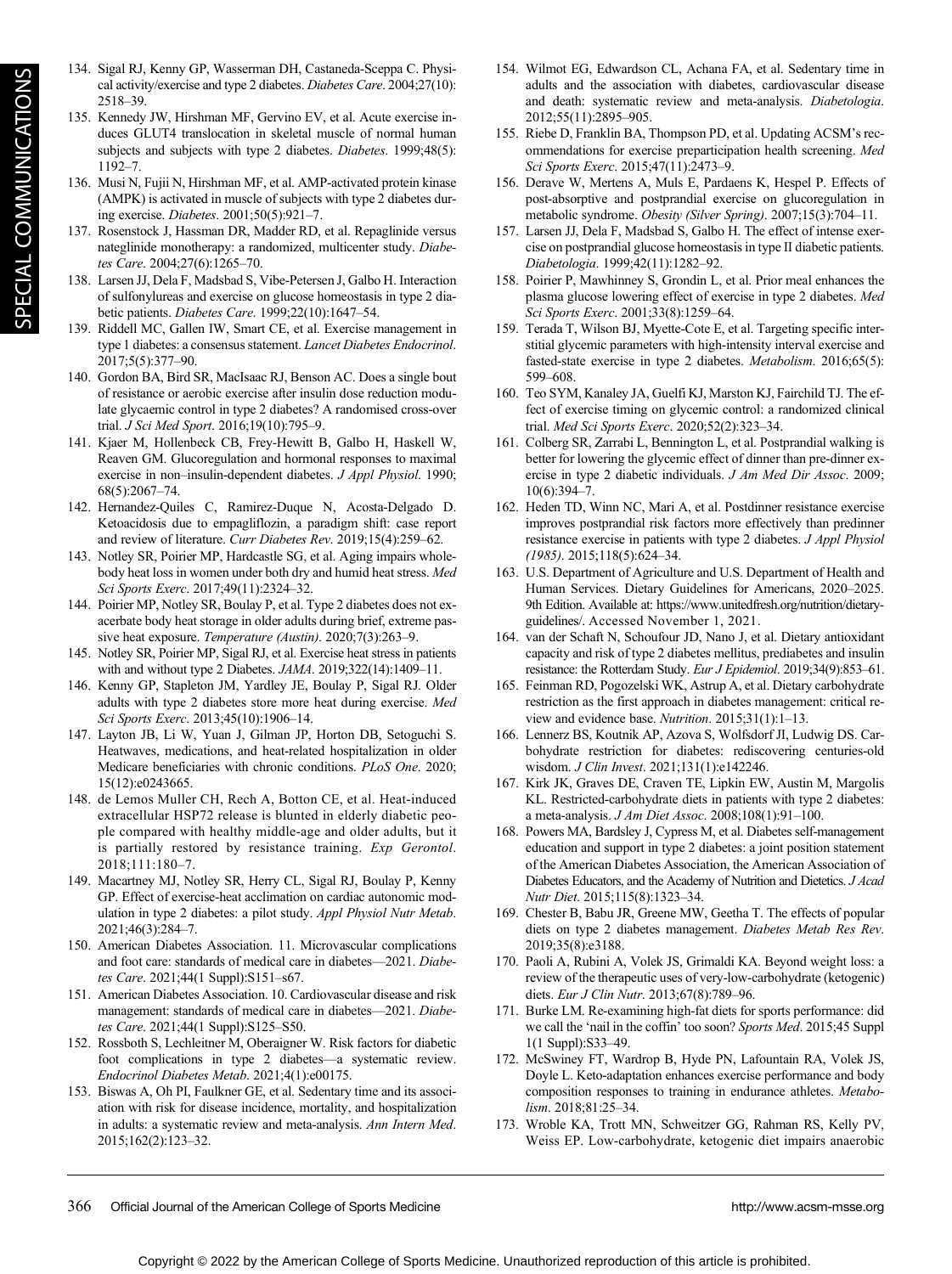exercise performance in exercise-trained women and men: a randomized-sequence crossover trial. *J Sports Med Phys Fitness*. 2019;59(4):600–7.

- 174. Sharoff CG, Hagobian TA, Malin SK, et al. Combining short-term metformin treatment and one bout of exercise does not increase insulin action in insulin-resistant individuals. Am J Physiol Endocrinol Metab. 2010;298(4):E815–23.
- 175. Malin SK, Gerber R, Chipkin SR, Braun B. Independent and combined effects of exercise training and metformin on insulin sensitivity in individuals with prediabetes. Diabetes Care. 2012;35(1):131–6.
- 176. Boule NG, Robert C, Bell GJ, et al. Metformin and exercise in type 2 diabetes: examining treatment modality interactions. Diabetes Care. 2011;34(7):1469–74.
- 177. Hällsten K, Virtanen KA, Lönnqvist F, et al. Rosiglitazone but not metformin enhances insulin- and exercise-stimulated skeletal muscle glucose uptake in patients with newly diagnosed type 2 diabetes. Diabetes. 2002;51(12):3479–85.
- 178. Ortega JF, Morales-Palomo F, Ramirez-Jimenez M, Moreno-Cabañas A, Mora-Rodríguez R. Exercise improves metformin 72-h glucose control by reducing the frequency of hyperglycemic peaks. Acta Diabetol. 2020;57(6):715–23.
- 179. Konopka AR, Laurin JL, Schoenberg HM, et al. Metformin inhibits mitochondrial adaptations to aerobic exercise training in older adults. Aging Cell. 2019;18(1):e12880.
- 180. Walton RG, Dungan CM, Long DE, et al. Metformin blunts muscle hypertrophy in response to progressive resistance exercise training in older adults: a randomized, double-blind, placebo-controlled, multicenter trial: the MASTERS trial. Aging Cell. 2019;18(6):e13039.
- 181. Malin SK, Stewart NR. Metformin may contribute to inter-individual variability for glycemic responses to exercise. Front Endocrinol (Lausanne). 2020;11:519.
- 182. Mensberg P, Nyby S, Jørgensen PG, et al. Near-normalization of glycaemic control with glucagon-like peptide-1 receptor agonist treatment combined with exercise in patients with type 2 diabetes. Diabetes Obes Metab. 2017;19(2):172–80.
- 183. van Dijk JW, Tummers K, Stehouwer CD, Hartgens F, van Loon LJ. Exercise therapy in type 2 diabetes: is daily exercise required to optimize glycemic control? Diabetes Care. 2012;35(5):948–54.
- 184. Sigal RJ, Fisher SJ, Halter JB, Vranic M, Marliss EB. Glucoregulation during and after intense exercise: effects of beta-adrenergic blockade in subjects with type 1 diabetes mellitus. J Clin Endocrinol Metab. 1999;84(11):3961–71.
- 185. de Muinck ED, Lie KI. Safety and efficacy of beta-blockers in the treatment of stable angina pectoris. J Cardiovasc Pharmacol. 1990;16(5 Suppl):S123–8.
- 186. Colberg SR, Swain DP, Vinik AI. Use of heart rate reserve and rating of perceived exertion to prescribe exercise intensity in diabetic autonomic neuropathy. Diabetes Care. 2003;26(4):986–90.
- 187. Nichols GA, Koro CE. Does statin therapy initiation increase the risk for myopathy? An observational study of 32,225 diabetic and nondiabetic patients. Clin Ther. 2007;29(8):1761–70.
- 188. Mingrone G, Panunzi S, De Gaetano A, et al. Metabolic surgery versus conventional medical therapy in patients with type 2 diabetes: 10-year follow-up of an open-label, single-centre, randomised controlled trial. Lancet. 2021;397(10271):293–304.
- 189. Schauer PR, Bhatt DL, Kirwan JP, et al. Bariatric surgery versus intensive medical therapy for diabetes—5-year outcomes. N Engl J Med. 2017;376(7):641–51.
- 190. Bond DS, Jakicic JM, Unick JL, et al. Pre- to postoperative physical activity changes in bariatric surgery patients: self report vs. objective measures. Obesity (Silver Spring). 2010;18(12):2395–7.
- 191. Gilbertson NM, Gaitán JM, Osinski V, et al. Pre-operative aerobic exercise on metabolic health and surgical outcomes in patients receiving bariatric surgery: a pilot trial. PLoS One. 2020;15(10): e0239130.
- 192. Gilbertson NM, Eichner NZM, Khurshid M, et al. Impact of preoperative aerobic exercise on cardiometabolic health and quality

of life in patients undergoing bariatric surgery. Front Physiol. 2020;11:1018.

- 193. Baillot A, Mampuya WM, Dionne IJ, Comeau E, Méziat-Burdin A, Langlois MF. Impacts of supervised exercise training in addition to interdisciplinary lifestyle management in subjects awaiting bariatric surgery: a randomized controlled study. Obes Surg. 2016;26(11): 2602–10.
- 194. Berglind D, Willmer M, Eriksson U, et al. Longitudinal assessment of physical activity in women undergoing Roux-en-Y gastric bypass. Obes Surg. 2015;25(1):119–25.
- 195. Coen PM, Tanner CJ, Helbling NL, et al. Clinical trial demonstrates exercise following bariatric surgery improves insulin sensitivity. J Clin Invest. 2015;125(1):248–57.
- 196. Dantas WS, Roschel H, Murai IH, et al. Exercise-induced increases in insulin sensitivity after bariatric surgery are mediated by muscle extracellular matrix remodeling. Diabetes. 2020;69(8): 1675–91.
- 197. Mundbjerg LH, Stolberg CR, Cecere S, et al. Supervised physical training improves weight loss after Roux-en-Y gastric bypass surgery: a randomized controlled trial. Obesity (Silver Spring). 2018; 26(5):828–37.
- 198. Dantas W, Gil S, Hisashi Murai I, et al. Reversal of improved endothelial function after bariatric surgery is mitigated by exercise training. J Am Coll Cardiol. 2018;72(18):2278–9.
- 199. Gil S, Pecanha T, Dantas WS, et al. Exercise enhances the effect of bariatric surgery in markers of cardiac autonomic function. Obes Surg. 2021;31(3):1381–6.
- 200. Oppert JM, Bellicha A, Roda C, et al. Resistance training and protein supplementation increase strength after bariatric surgery: a randomized controlled trial. Obesity (Silver Spring). 2018;26(11):1709–20.
- 201. Diniz-Sousa F, Veras L, Boppre G, et al. The effect of an exercise intervention program on bone health after bariatric surgery: a randomized controlled trial. J Bone Miner Res. 2021;36(3):489-99.
- 202. Murai IH, Roschel H, Dantas WS, et al. Exercise mitigates bone loss in women with severe obesity after Roux-en-Y gastric bypass: a randomized controlled trial. J Clin Endocrinol Metab. 2019;104(10): 4639–50.
- 203. Coates PS, Fernstrom JD, Fernstrom MH, Schauer PR, Greenspan SL. Gastric bypass surgery for morbid obesity leads to an increase in bone turnover and a decrease in bone mass. J Clin Endocrinol Metab. 2004;89(3):1061–5.
- 204. Yu EW. Bone metabolism after bariatric surgery. J Bone Miner Res. 2014;29(7):1507–18.
- 205. Ott MT, Fanti P, Malluche HH, et al. Biochemical evidence of metabolic bone disease in women following Roux-Y gastric bypass for morbid obesity. Obes Surg. 1992;2(4):341–8.
- 206. Tang MY, Smith DM, Mc Sharry J, Hann M, French DP. Behavior change techniques associated with changes in postintervention and maintained changes in self-efficacy for physical activity: a systematic review with meta-analysis. Ann Behav Med. 2019;53(9):801–15.
- 207. Takahashi PY, Quigg SM, Croghan IT, Schroeder DR, Ebbert JO. SMART goals setting and biometric changes in obese adults with multimorbidity: secondary analysis of a randomized controlled trial. SAGE Open Med. 2019;7:2050312119858042.
- 208. Karmeniemi M, Lankila T, Ikaheimo T, Koivumaa-Honkanen H, Korpelainen R. The built environment as a determinant of physical activity: a systematic review of longitudinal studies and natural experiments. Ann Behav Med. 2018;52(3):239–51.
- 209. Morowatisharifabad MA, Abdolkarimi M, Asadpour M, Fathollahi MS, Balaee P. Study on social support for exercise and its impact on the level of physical activity of patients with type 2 diabetes. Open Access Maced J Med Sci. 2019;7(1):143–7.
- 210. Schmidt SK, Hemmestad L, MacDonald CS, Langberg H, Valentiner LS. Motivation and barriers to maintaining lifestyle changes in patients with type 2 diabetes after an intensive lifestyle intervention (The U-TURN Trial): a longitudinal qualitative study. Int J Environ Res Public Health. 2020;17(20):7454.